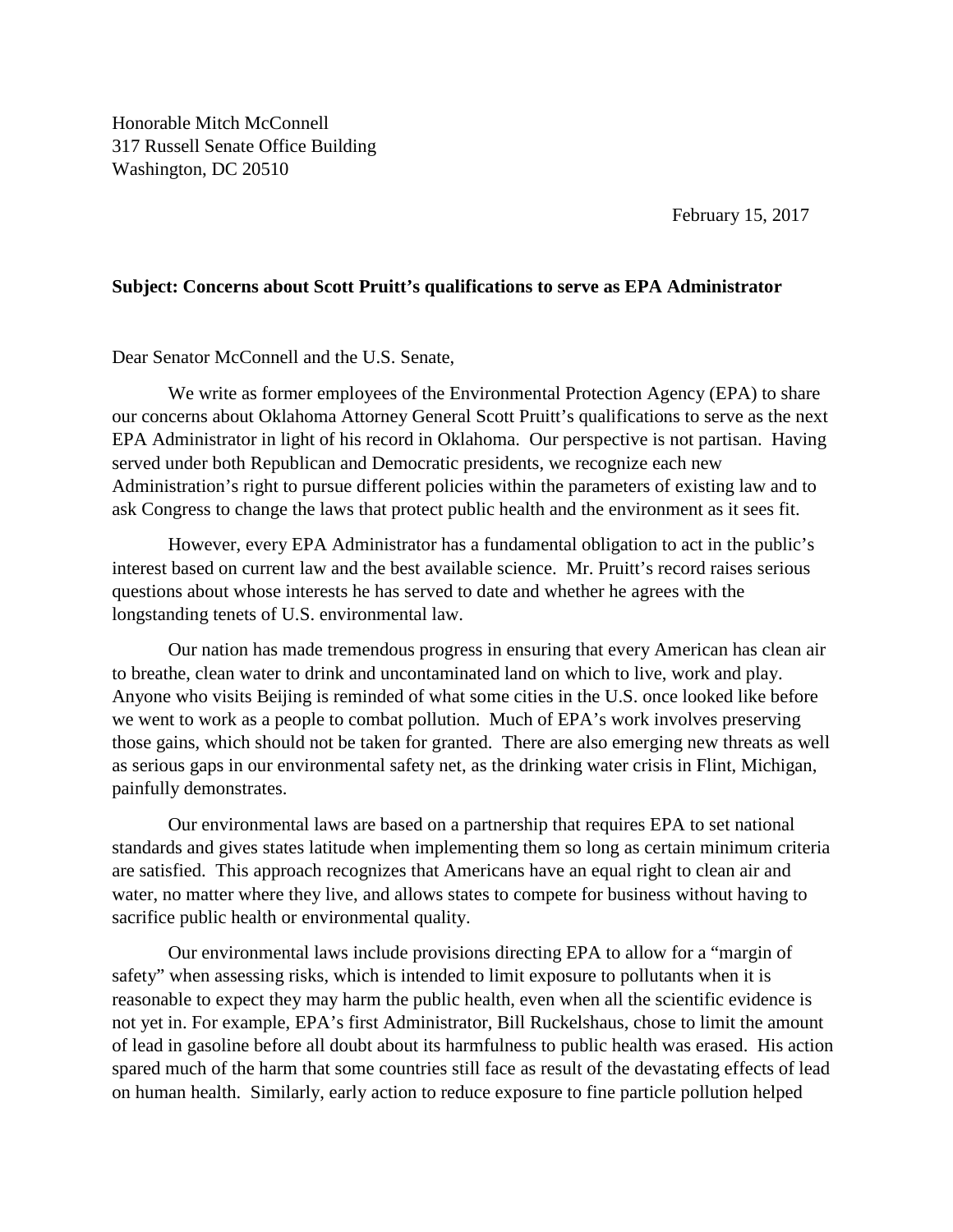avoid thousands of premature deaths from heart and lung disease. The magnitude and severity of those risks did not become apparent until much later.

`

Mr. Pruitt's record and public statements strongly suggest that he does not share the vision or agree with the underlying principles of our environmental statutes. Mr. Pruitt has shown no interest in enforcing those laws, a critically important function for EPA. While serving as Oklahoma's top law enforcement officer, Mr. Pruitt issued more than 50 press releases celebrating lawsuits to overturn EPA standards to limit mercury emissions from power plants, reduce smog levels in cities and regional haze in parks, clean up the Chesapeake Bay and control greenhouse gas emissions.

In contrast, none of Mr. Pruitt's many press releases refer to any action he has taken to enforce environmental laws or to actually reduce pollution. This track record likely reflects his disturbing decision to close the environmental enforcement unit in his office while establishing a new litigation team to challenge EPA and other federal agencies. He has claimed credit for an agreement to protect the Illinois River that did little more than confirm phosphorus limits established much earlier, while delaying their enforcement another three years.

In a similar vein, Mr. Pruitt has gone to disturbing lengths to advance the views and interests of business. For example, he signed and sent a letter as Oklahoma Attorney General criticizing EPA estimates of emissions from oil and gas wells, without disclosing that it had been drafted in its entirety by Devon Energy. He filed suit on behalf of Oklahoma to block a California law requiring humane treatment of poultry. The federal court dismissed the case after finding that the lawsuit was brought not to benefit the citizens of Oklahoma but a handful of large egg producers perfectly capable of representing their own interests. To mount his challenge to EPA's rule to reduce carbon pollution from power plants, he took the unusual step of accepting free help from a private law firm. In contrast, there is little or no evidence of Mr. Pruitt taking initiative to protect and advance public health and environmental protection in his state. Mr. Pruitt's office has apparently acknowledged 3,000 emails and other documents reflecting communications with certain oil and gas companies, but has yet to make any of these available in response to a Freedom of Information Act request filed more than two years ago.

Contrary to the cooperative federalism that he promotes, Mr. Pruitt has suggested that EPA should refrain from trying to control pollution that crosses state lines. For example, he intervened to support a Farm Bureau lawsuit that would have overturned a cooperative agreement between five states and EPA to clean up the Chesapeake Bay (the court rejected the challenge). When asked how a state can protect its citizens from pollution that originates outside its borders, Mr. Pruitt said in his Senate testimony that states should resolve these disputes on their own, with EPA providing "informational" support once an agreement is reached. But the 1972 Clean Water Act directs EPA to review state water quality plans, require any improvements needed to make waters "fishable and swimmable," and to review and approve plans to limit pollutant loads to protect water quality. EPA's power to set standards and limit pollution that crosses state lines is exactly what ensures every American clean air and water, and gives states the incentive to negotiate and resolve transboundary disputes.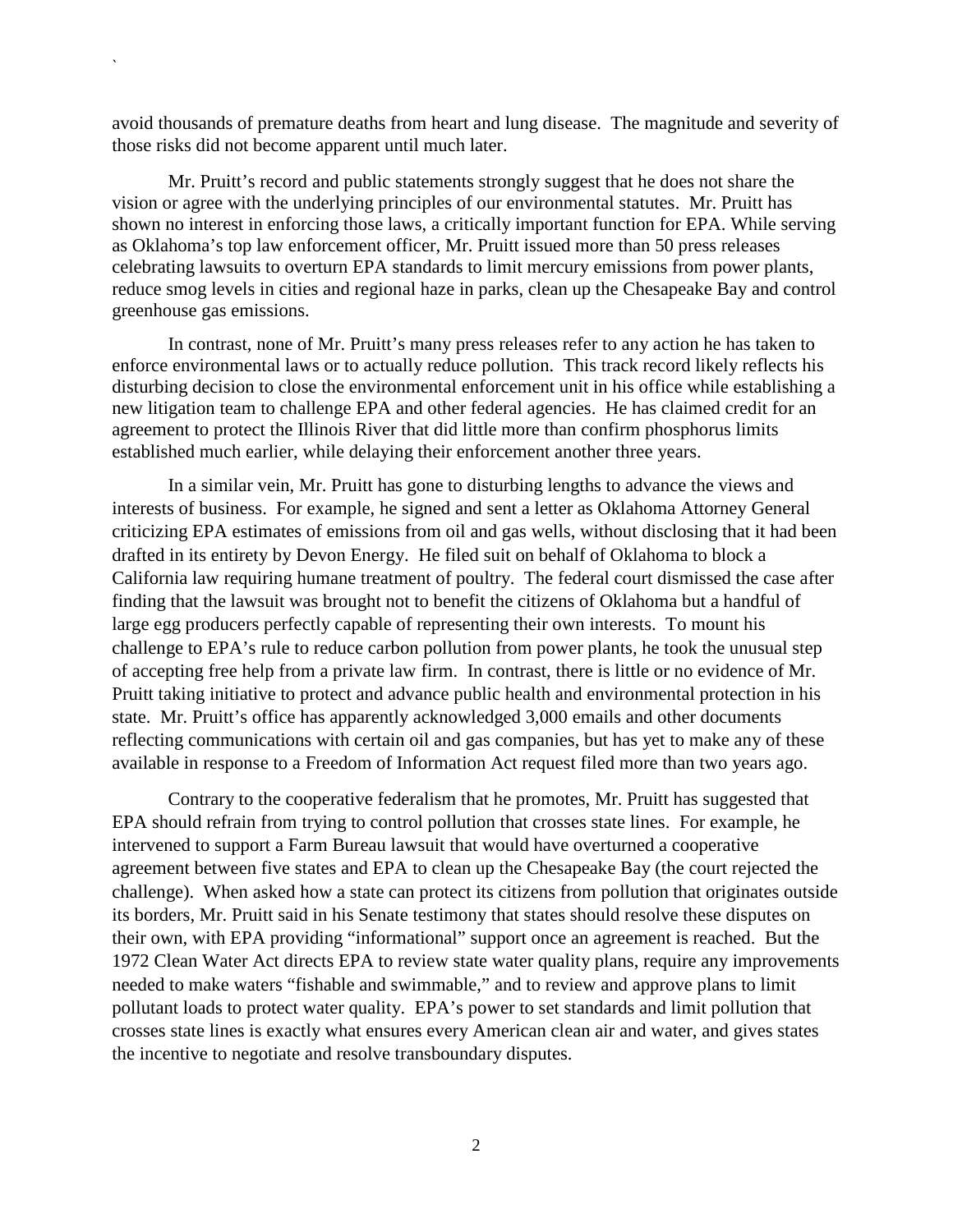We are most concerned about Mr. Pruitt's reluctance to accept and to act on the strong scientific consensus on climate change and act accordingly. Our country's own National Research Council, the principal operating arm of the National Academies of Science and Engineering, concluded in a 2010 report requested by Congress that human activity is altering the climate to an extent that poses grave risks to Americans' health and welfare. More recent scientific data and analyses have only confirmed the Council's conclusion and added to the urgency of addressing the problem.

Despite this and other authoritative warnings about the dangers of climate change, Mr. Pruitt persists in pointing to uncertainty about the precise extent of humanity's contribution to the problem as a basis for resisting taking any regulatory action to help solve it. At his Senate confirmation hearing, he stated that "science tells us that the climate is changing, and that human activity in some manner impacts that change. The ability to measure with precision the degree and extent of that impact, and what to do about it, are subject to continuing debate and dialogue, and well it should be." This is a familiar dodge– emphasizing uncertainty about the precise amount of humanity's contribution while ignoring the broad scientific consensus that human activities are largely responsible for dangerous warming of our planet and that action is urgently needed before it is too late.

Mr. Pruitt's indulgence in this dodge raises the fundamental question of whether he agrees with the precautionary principle reflected in our nation's environmental statutes. Faithful execution of our environmental laws requires effectively combating climate change to minimize its potentially catastrophic impacts before it is too late.

The American people have been served by EPA Administrators, Republicans and Democrats, who have embraced their responsibility to protect public health and the environment. Different administrators have come to different conclusions about how best to apply the law in view of the science, and many of their decisions have been challenged in court, sometimes successfully, for either going too far or not far enough. But in the large majority of cases it was evident to us that they put the public's welfare ahead of private interests. Scott Pruitt has not demonstrated this same commitment.

Thank you for considering our views.

## *(All signatories are former EPA employees)*

Bernadine Abbott, Library Director

`

Dan Abrams, Special Advisor, Office of the Administrator

Allan Abramson, Director, Pollution Prevention Division, Office of Pollution Prevention and **Toxics** 

Susan Absher, Program Analyst, NEPA program

Joseph Acton, Chief, Information Utilization and Targeting Branch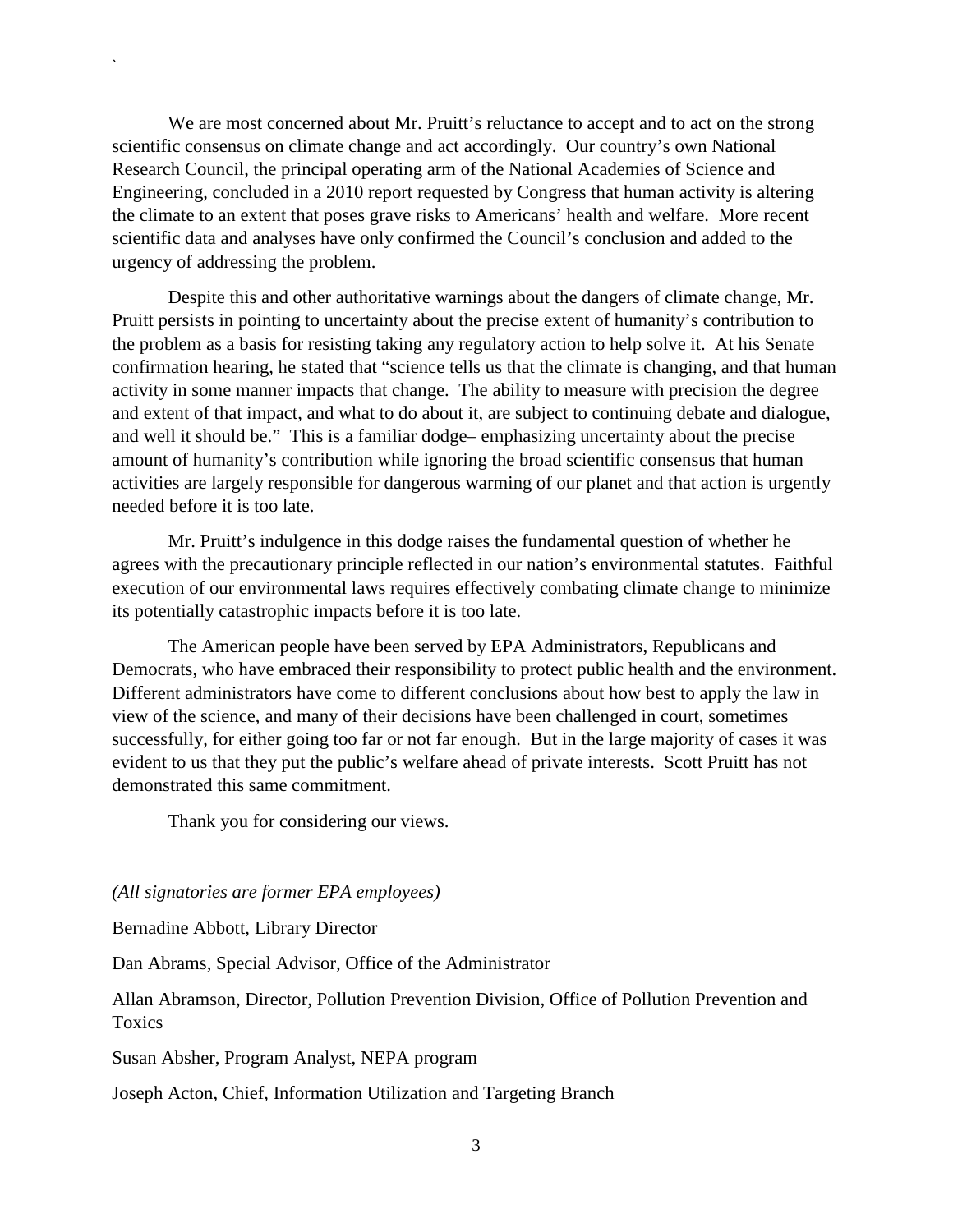Nancy Adams, Director, Decontamination and Consequence Management Division, National Homeland Security Research Center

Michael Adler, Grants Specialist

`

Richard Albright, Director, Office of Environmental Cleanup

Jonell Allamano, Unit Manager, Infrastructure & Operations

Frederick Allen, Counselor, Office of Strategic Environmental Policy, Office of Policy

Nancy Allinson, Management Analyst, Human Resources Development

Jeffrey Alper, Environmental Engineer

Marc Alston, Colorado Watershed Coordinator

Steven W. Anderson, Regional Judicial Officer

Craig Annear, Senior Counsel, Office of General Counsel

A. Roger Anzzolin, Office of Water

Michael Ardito, Environmental Protection Specialist

Paul Arell, Manager, Corrective Action Unit - Solid and Hazardous Waste Program

Joseph Arena, On Scene Coordinator

William Arguto, Branch Chief, Drinking Water Program

Jo Ann Asami, Attorney

Jonathan Asher, Senior Advisor, Office of Congressional and Intergovernmental Relations

Kathleen Aterno, Deputy Administrator Office of Administration and Resources Management

Bob Axelrad, Senior Policy Advisor

Kathleen L. Ayala, Environmental Protection Specialist

Christopher M. Ayala, Personal Property Manager

John Bachmann, Associate Director for Science/Policy, Air Office

Terry Feldman Baker, Community Relations Specialist

William S. Baker, Air Senior Policy Advisor

Daiva Balkus, Director, Office of Federal Advisory Committee Management, Office of the Administrator

Jenny Bang, Intern in the Office External Affairs and Environmental Education

Maureen Barden, Assistant Regional Counsel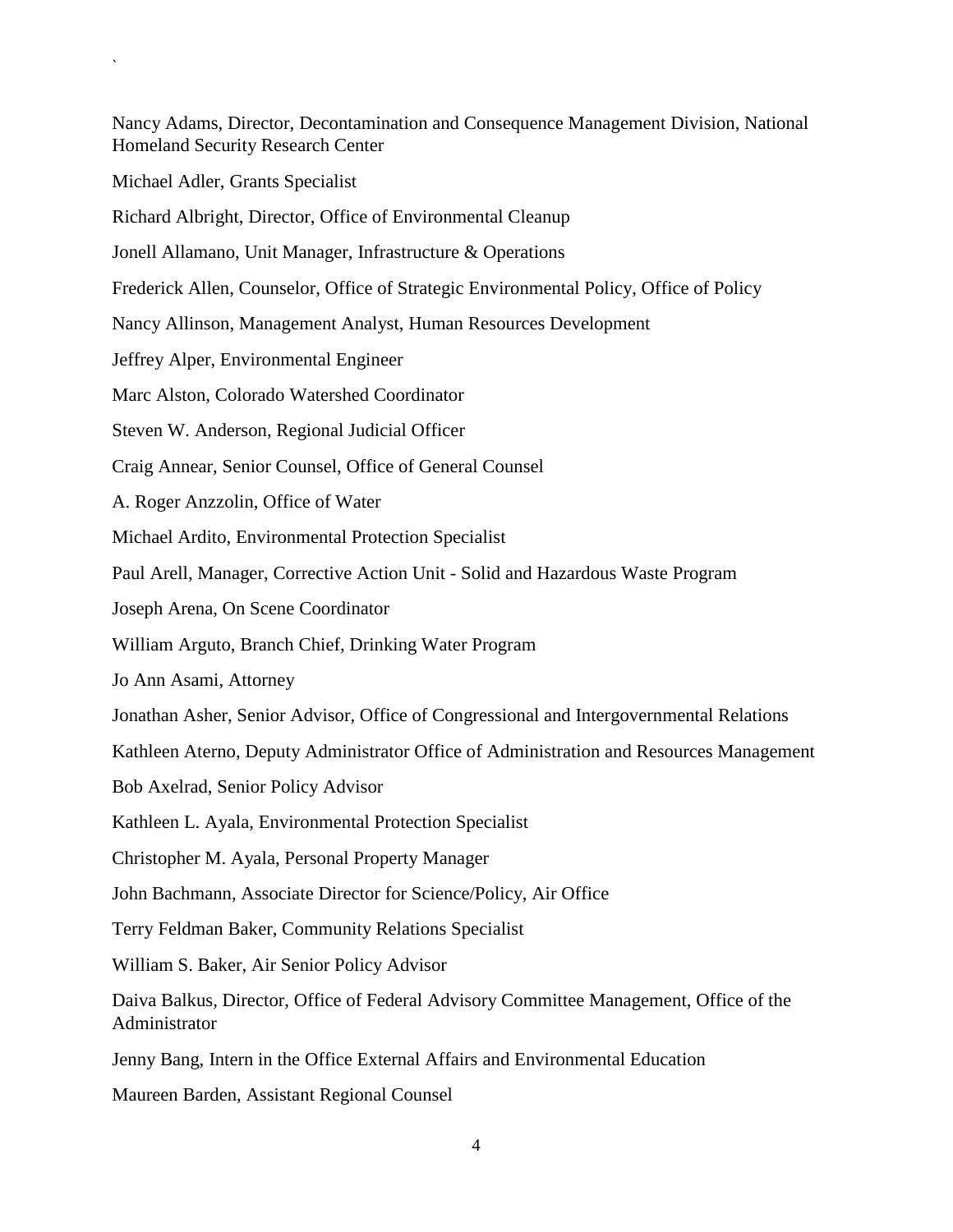Linda Baric, Budget Analyst Loretta Barsamian, Deputy Assistant Regional Administrator Janice Bartel, Brownfield Project Manager Jeuli Bartenstein, Director, Human Capital Planning and Policy, Office of Administration and Resources Management Anne Barton, Special Assistant, Science Advisory Board Dale Bates, Special Assistant to the Director, Regional Environmental Services Division Katherine Baylor, Hydrogeologist Howard Beard, Senior Environmental Scientist Judy Beck, Lake Michigan Program Manager, Great Lakes National Program Office Nancy Beck, Executive Assistant to the Regional Administrator Wendy Bell, Assistant Branch Chief, OWM, OW Kandice Bellamy, Inspector Bonnie Bellow, Public Affairs Director Richard Bennett, Director, Office of Financial Management - Reporting & Analysis Staff Division Carol Berns, Associate Regional Counsel Charmaine Berry, Environmental Engineer Kent Berry, Director, Air Quality Management Division Carlo Bertani, (No position provided) Brenda Bettencourt, Laboratory Director Mary Beverly, Chemist Paul Bickart, Chemist, OPPTS Victoria Binetti, Associate Director, Water Protection Division Richard Biondi, Biondi, Deputy Director Air Enforcement Division Lucia Blakeslee, Assistant Regional Counsel Corinne Blanco, Staff Director, Office of Water Bob Blanco, Director, Office of Water - Drinking Water Implementation Division Bob Blaszczak, Environmental Engineer, Office of Air Quality Standards

`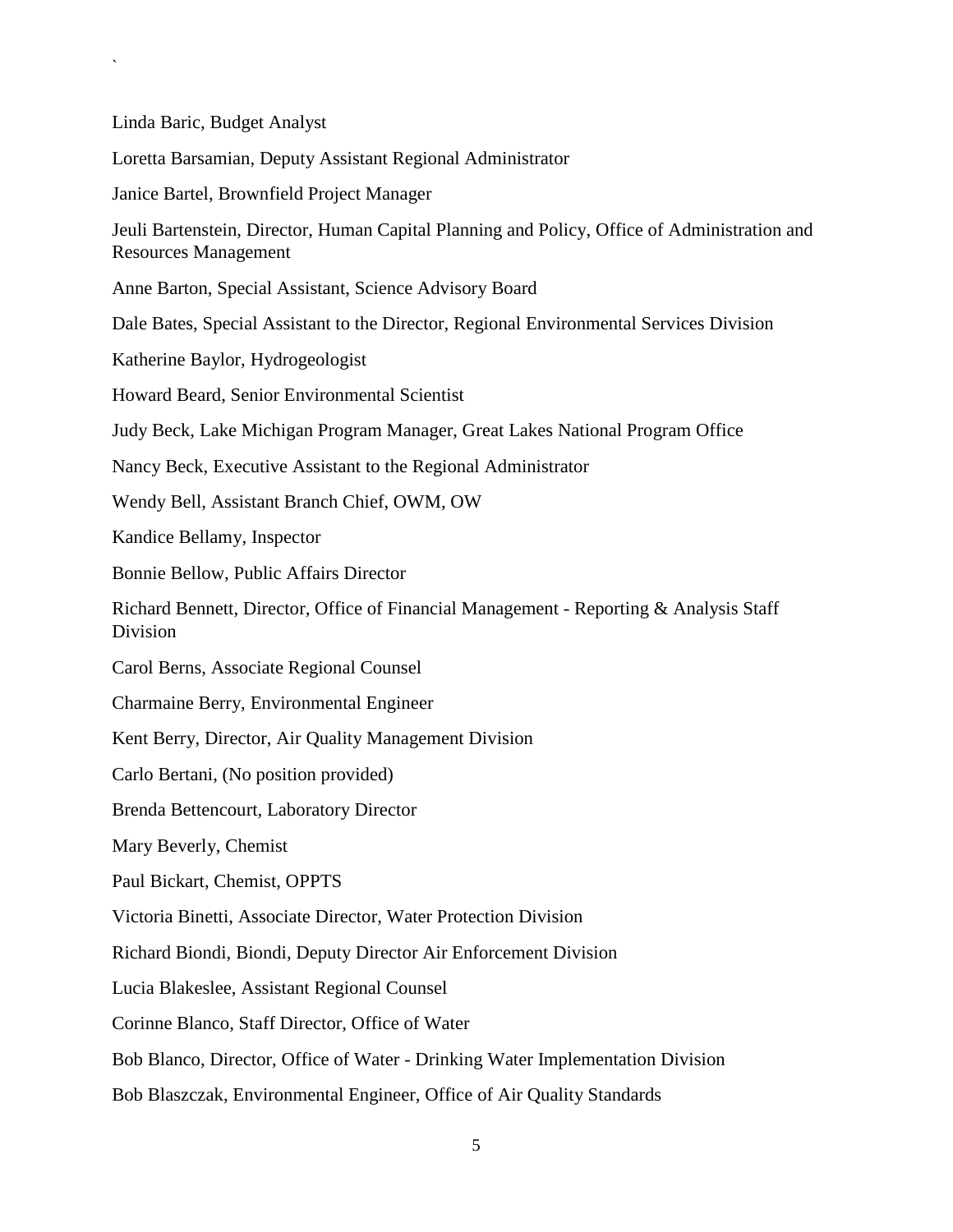Kathleen Blinebury, Regional Grants Management Officer Celia Bloomfield, Environmental Protection Specialist Tom Bloomfield, Attorney, Office of Regional Counsel Vickie Boothe, Environmental Engineer Barbara A Borden, Financial Analyst Laura Tom Bose, Section Chief, Water Division Marie Zanowick Bourgeois, (No position provided) Marilyn Bracken, Deputy Assistant Administrator, Office of Pesticides and Toxic Substances Ronald Brand, Director, Office of Underground Storage Tanks Steven Branoff, Air Permit Engineer Simone Brant, Program Analyst, Office of Atmospheric Programs Timothy Brincefield, Senior Policy Advisor - Office of Environmental Cleanup John Brink, Chief of the Pollution Prevention and Toxics Unit Geneva Brion, Environmental Protection Specialist Theodore G. Brna, Ph.D., PE, (No position provided) Katharine Lewis Brown, Supervisory Program Analyst Nancy Brown, Management Analyst, Office of Compliance and Enforcement James D. Brusslan, Assistant Regional Counsel Bruce Buckheit, Director, Air Enforcement Division, Office of Enforcement and Compliance Assurance Marjorie Buckholtz, Director, Office of Innovation, Partnerships and Communication, Office of Solid Waste and Emergency Response Thomas Burns, Chief, Solid & Hazardous Waste Program - Program Management Unit Bonnie Bush, Environmental Engineer, Clean Air Act Enforcement Officer Mike Bussell, Director, Office of Water and Watersheds Helga Butler, Branch Chief, Office of Air and Radiation - Indoor Air Division Leah Butler, Remedial Project Manager, Superfund Division Carey Bylin, Team Leader, Oil and Gas, Office of Air and Radiation Joan Cabreza, Senior Wetland Scientist, Wetlands

`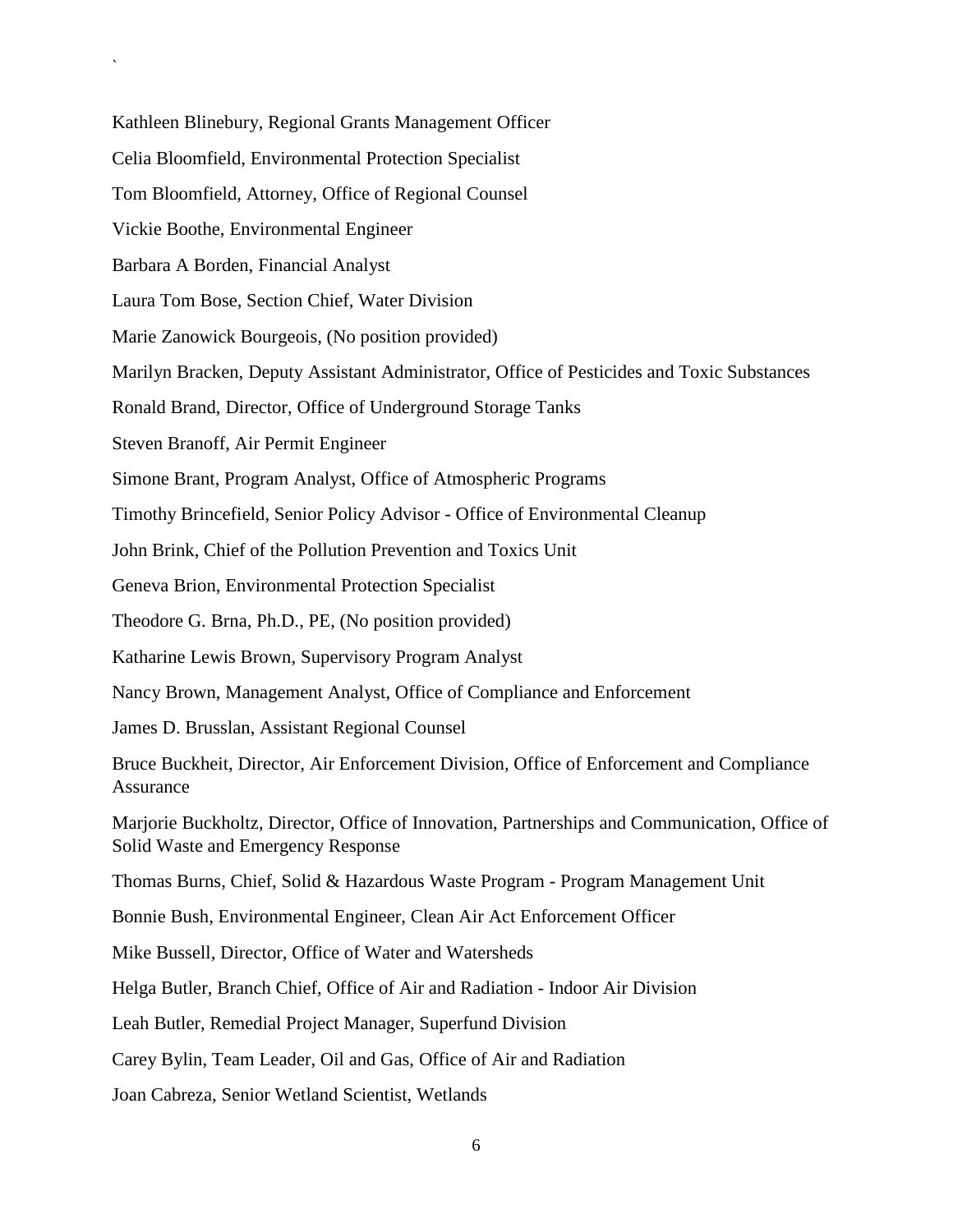David Calkins, Regional Chief of Air Programs

Kathleen Callahan, Deputy Regional Administrator

Jed Callen, Section Chief; Office of Regional Counsel

Bradley Campbell, Regional Administrator

Carol Campbell, Assistant Regional Administrator, Ecosystem Protection and Remediation

Darcy Campbell, Hydrogeologist

`

Dorothy Canter, Ph.D., Science Advisor for Bioterrorism Issues, Office of Solid Waste and Emergency Response

Janet Carlson, Associate Regional Counsel

Dennis Carney, Assoc. Division Director, Office of Preparedness & Response

Leslie Carothers, Deputy Regional Administrator

Robert Carr, Assistant Regional Counsel

Sandra Carroll, Chemical Accident Prevention Project Manager

Sarah Caspar, Environmental Scientist

Candace Castillo, Chief, Security Operations Branch, Office of Administration and Resource Management

Carl Castillo, Attorney, Legal Enforcement Division

Susan Womble Catlette, Center Director, Indoor Environments Division, Office of Air and Radiation

Nick Ceto, Environmental Scientist

Jane Chadbourne, Director, Human Resources Program

Isabel Chamberlain, Chemist

Lorraine Chang, Attorney Advisor, Office of General Counsel

Tai Chang, Deputy Director, Environmental Assessment & Innovation Division

JoAnn K. Chase, Director, American Indian Environmental Office

Colburn Cherney, Associate General Counsel for Water

Suzanne Childress, Special Assistant to the Head of Enforcement in OECA

David Chin, Environmental Engineer

Pat Cirone, Supervisor, Office of Environmental Assessment - Risk Evaluation Unit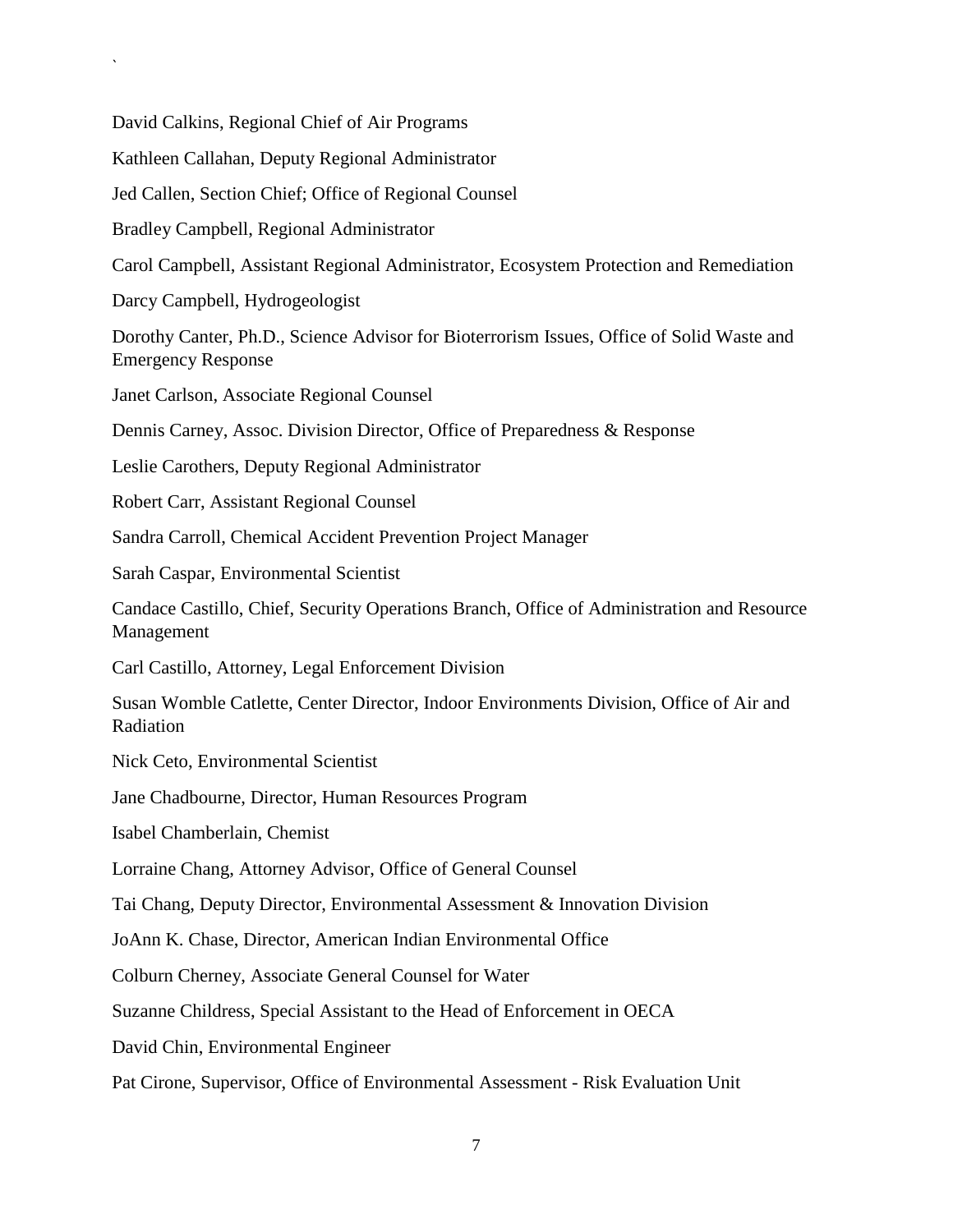Denise Clark, NEPA Review

`

Jeff Clark, Associate Director for Policy, Office of Air Quality Planning and Standards

Richard Clark, Clean Water Act § 404 Enforcement Office

Milton Clark, Ph.D., Senior Health and Science Advisor

Jerry Clifford, Acting Assistant Administrator, Office of International Affairs

Kerrigan Clough, Deputy Regional Administrator

William Clugston, Computer Specialist

Doug Cohen, Special Assistant to the Administrator

Lori Cohen, Associate Director, Office of Environmental Cleanup

Shelley Cohen, Team Lead, EPA Landfill Methane Outreach Program

Keith Cohon, Assistant Regional Counsel

JoAnn Cola, Environmental Engineer

Richard Colbert, Division Director, Office of Compliance

Henry Cole, Chief Model Application Section, Source Receptor Analysis Branch, Monitoring and Data Division, Office of Air Quality Planning and Analysis, Air, Noise Radiation, Division

David Collins, Analyst

Kathleen Collins, Water Quality Standards Coordinator, Office of Water

Kris Colt, Manager, Pollution Prevention and Materials Management Unit, Office of Air, Waste and Toxics

Susan Conti, Attorney, Office of Enforcement

Craig Cooper, Remedial Project Manager, Superfund Division

David Cooper, Community Involvement Coordinator

Gail Cooper, Senior Attorney, Office of Regional Counsel

John Cooper, Water Section Chief, Office of Regional Counsel

Christina Cosentini, P.E., Environmental Engineer, Office of Partnerships and Regulatory Assistance, RCRA Hazardous Waste Unit

Paul Cough, Director, Oceans & Coastal Protection Division

Carol Cowgill, Attorney, Office of General Counsel

David Cowgill, Great Lakes National Program Office Chief, Technical Assistance and Analysis Branch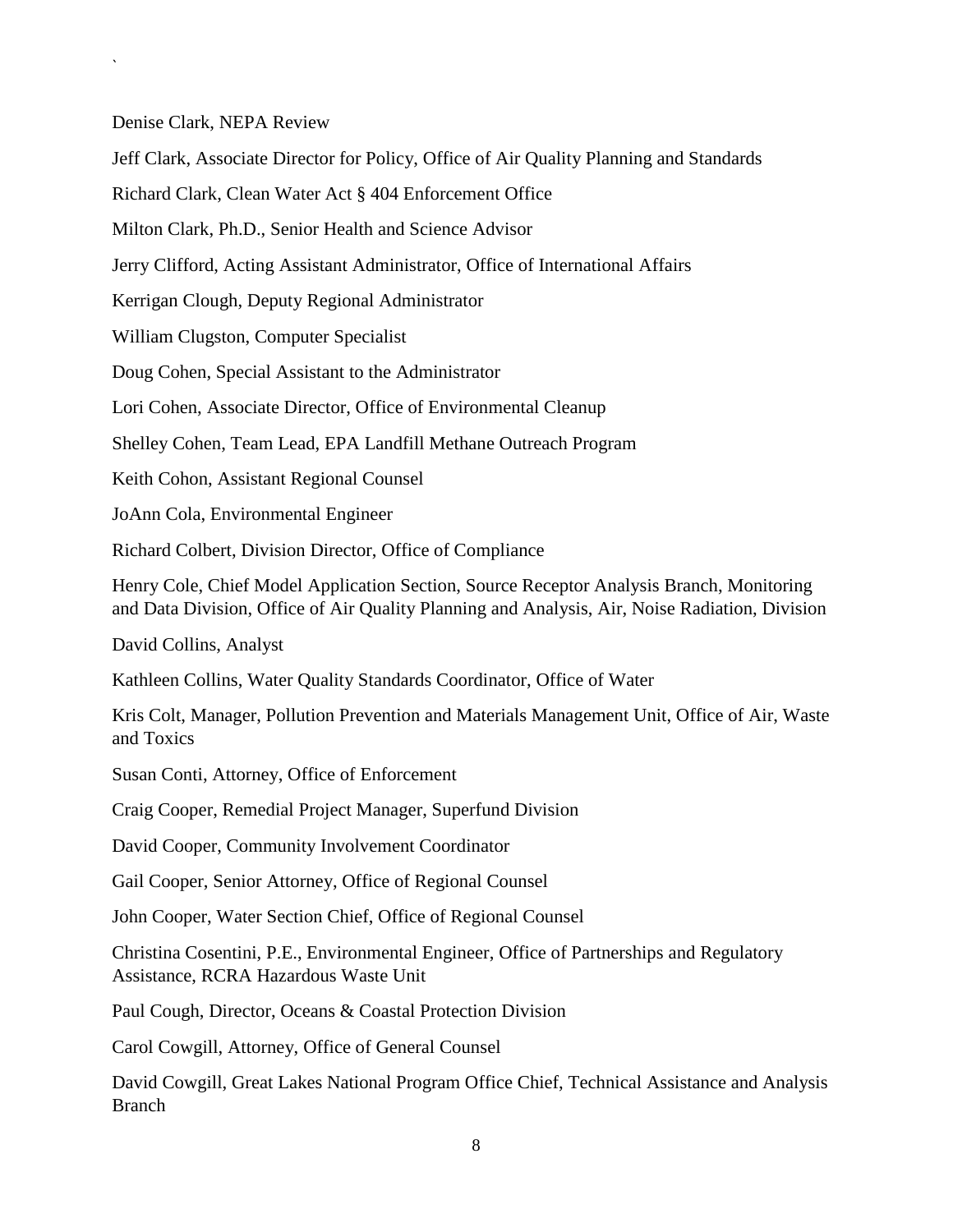Kathleen Cox, Associate Director, Office of Permits & Air Toxics Susan Cox, Engineer, Water Division Beth Craig, Director, Climate Protection Partnership Division, Office of Atmospheric Programs Janet Crawford, Chief, Environmental Assessment, Air Division Thomas Crisp, Research Scientist John Cross, Resource Conservation and Recovery Patrick Crotty, Chief, Drinking Water Branch Richard Crume, Special Assistant, Office of Air Quality Planning and Standards John R. Cullember, Senior Program Analyst - Office of Science Policy, Research and Development Lora Culver, Office of Land and Emergency Management Shannon Cunniff, Team Leader, Water & Energy, Federal Agency Liaison Division Marcia Curran, International Chemical Affairs, Office of Pesticides and Toxic Substances Nancy Curren, Organizational Development Specialist Greg Czajkowski, Environmental Scientist, Land and Chemicals Division Nathan Dadap, Land Division Project Manager Debbie Dalrymple, IT Support Gregory Dana, Mobile Sources Lee Daneker, Aquatic Resources Unit Supervisor Barbara DAngelo, Deputy Division Director Kathleen Daniel, Communication Strategist, Office of Public Affairs L.A. Darnell, Senior IT Specialist Jim Darr, Chemist, Office of Pollution Prevention and Toxics Thomas D'Avanzo, Manager, Assistance and Pollution Prevention Office Kathryn Davidson, Deputy Director, Office of Management Programs Belle Davis, Director, Policy, Training & Oversight Division, OAM, OARM David Davis, Deputy Director, Office of Wetlands, Oceans, and Watersheds Swep Davis, Deputy Assistant Administrator for Water Dana Davoli, Toxicologist, Office of Environmental Assessment

`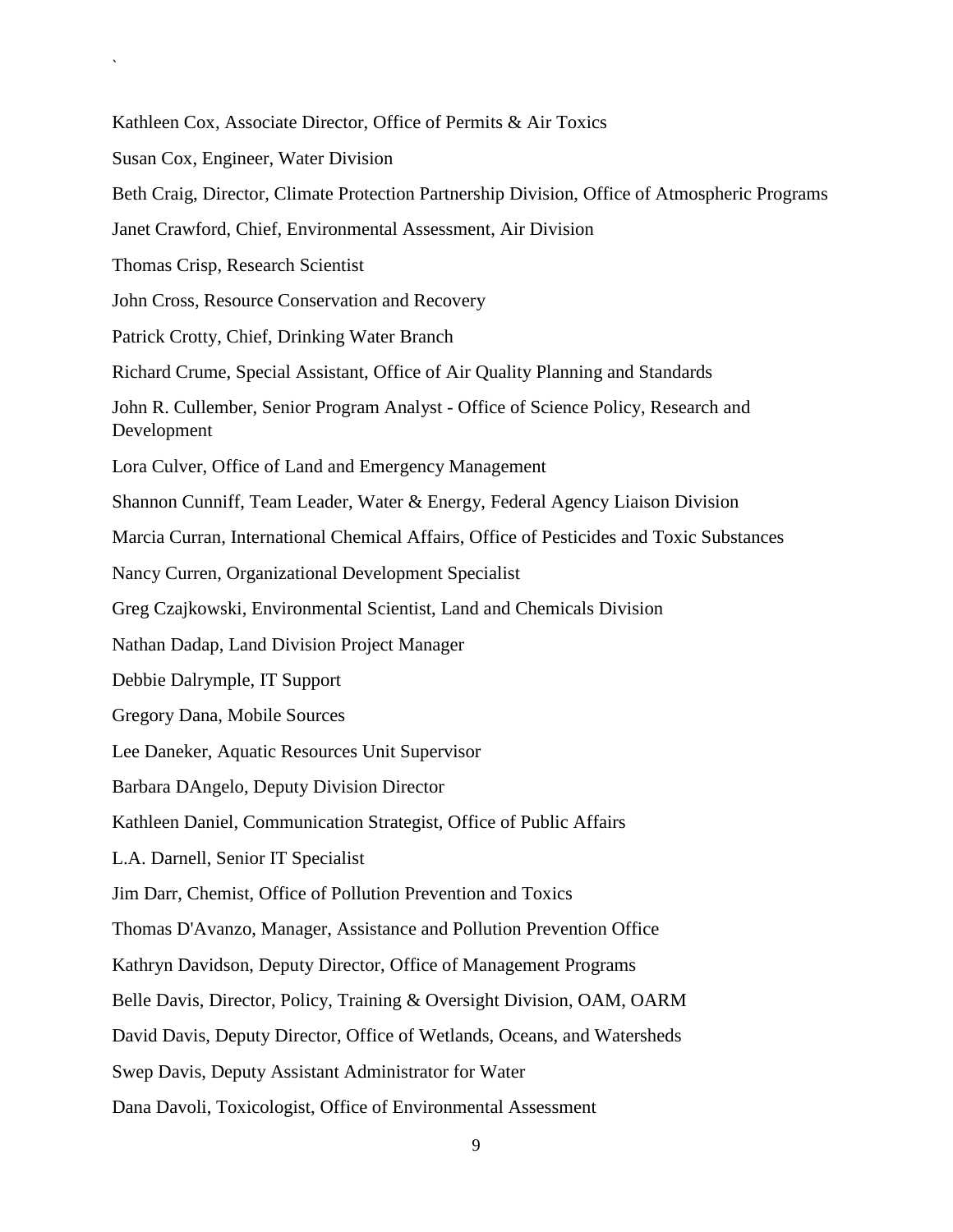Susan Dax, Deputy Director, Office of Financial Management

Mary Mullaney de Rivera, Senior Assistant Regional Counsel

Jaime de Sousa, Environmental Scientist, Office of Environmental Stewardship

Christopher Dege, Tribal Waste Team Leader, Office of Solid Waste

Stephen Delaney, Photographer

`

David Dellarco, Environmental Scientist, Office of Policy

Bo Delp, Assistant Press Secretary, Office of External Affairs and Environmental Education

Richard Denney, Associate General Counsel

Rebecca Derr, Lead Team Leader

Diane Dettling, On Scene Coordinator

John DeVillars, Regional Administrator

Jane Diamond, Director, Water Division

Elyse DiBiagio-Wood, Senior Attorney, Office of Enforcement, Water Division

Mark DiFeliciantonio, Office of Superfund

W. Fred Dimmick, Deputy Director, Human Exposure and Atmospheric Sciences Division

Gwen DiPietro, Environmental Protection Specialist

David DiTraglia, Enforcement Officer

Mary Dominiak, Environmental Protection Specialist, Office of Pollution Prevention & Toxics

Katherine Donaldson, Program Analyst, Accountability Staff, Office of Planning, Analysis, and Accountability, Office of the Chief Financial Officer

James Dougherty, Section Chief, Office of Enforcement & Compliance Monitoring

Scott Downey, Manager, Air Enforcement and Data Management Unit

Bill Drayton, Assistant Administrator, Planning and Management

Noah Dubin, Special Assistant, Office of International and Tribal Affairs

Anna Duncan, Chief of Staff, ORIA, OAR

James Dunn, Environmental Engineer

Norma Duran, Microbiologist

Eleanor Dwight, Public Affairs Specialist, Office of Communication and Public Involvement

Michael Dworkin, Attorney Advisor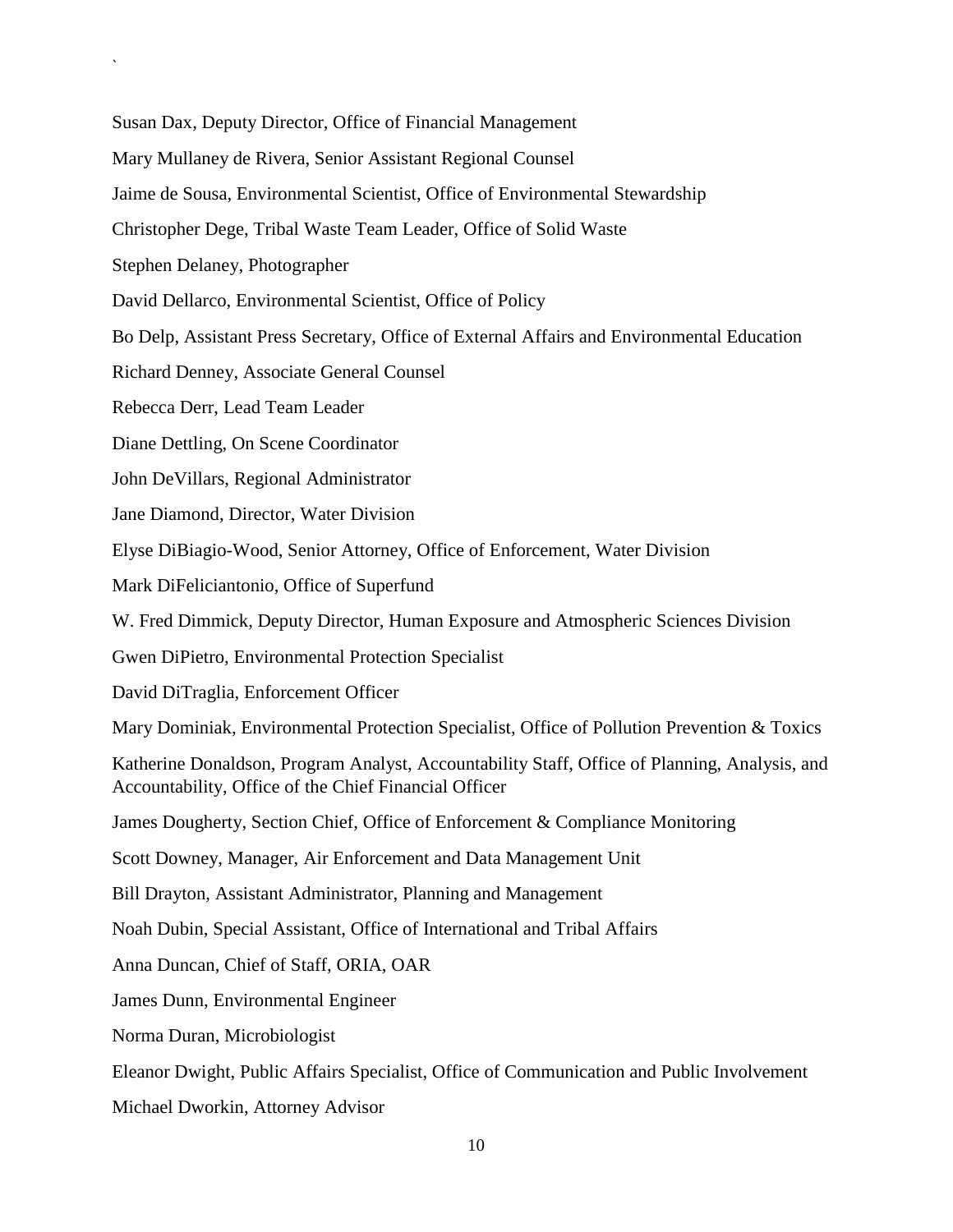Veronica Eady, Assistant Regional Counsel

`

William Early, Deputy Regional Administrator

Alan Eckert, Associate General Counsel, Air and Radiation Law Office, Office of General Counsel

Sheila Eckman, Environmental Scientist

Lorraine Edmond, Geologist/ Environmental Scientist, Office of Environmental Assessment

Diana Edwards, Funds Certifying Officer, Office of Water, OWOW

Pat Ecklund, Chief, NPDES Permitting Program

Judith Enck, Regional Administrator

Kenneth Eng, Chief, Air Compliance Branch

Dan Engelberg, Director of Program Evaluation, OIG

Elisabeth Evans, Manager, Support Program, Office of Ecosystems and Remediation

Lisa Gollin Evans, Associate Regional Counsel

William Farland, Deputy Assistant Administrator for Science, Office of Research and Development

David Farrel, Federal Activities Manager

Kathryn Faulkner, Program Analyst

Elissa Feldman, Associate Director, Indoor Environments Division, Office of Air and Radiation

Mike Feldman, Assistant Budget Director, OCFO

Fraser D. Felter, Congressional/State Liaison

Susan Felter, Toxicologist, Office of Research and Development, National Center for Environmental Assessment

Penelope Fenner-Crisp, Senior Science Advisor-Office of Pesticide Programs

Abraham Ferdas, Director, Land and Chemicals Division

Richard M. Fetzer, Federal On-Scene Coordinator, Emergency Response Program

Roger C. Field, Associate Regional Counsel

Gerald Filbin, Environmental Protection Specialist - Climate Adaptation Staff, Office of Policy

Frank Finamore, Program Analyst, Office of Enforcement and Compliance Assurance

Charles Findley, Deputy Regional Administrator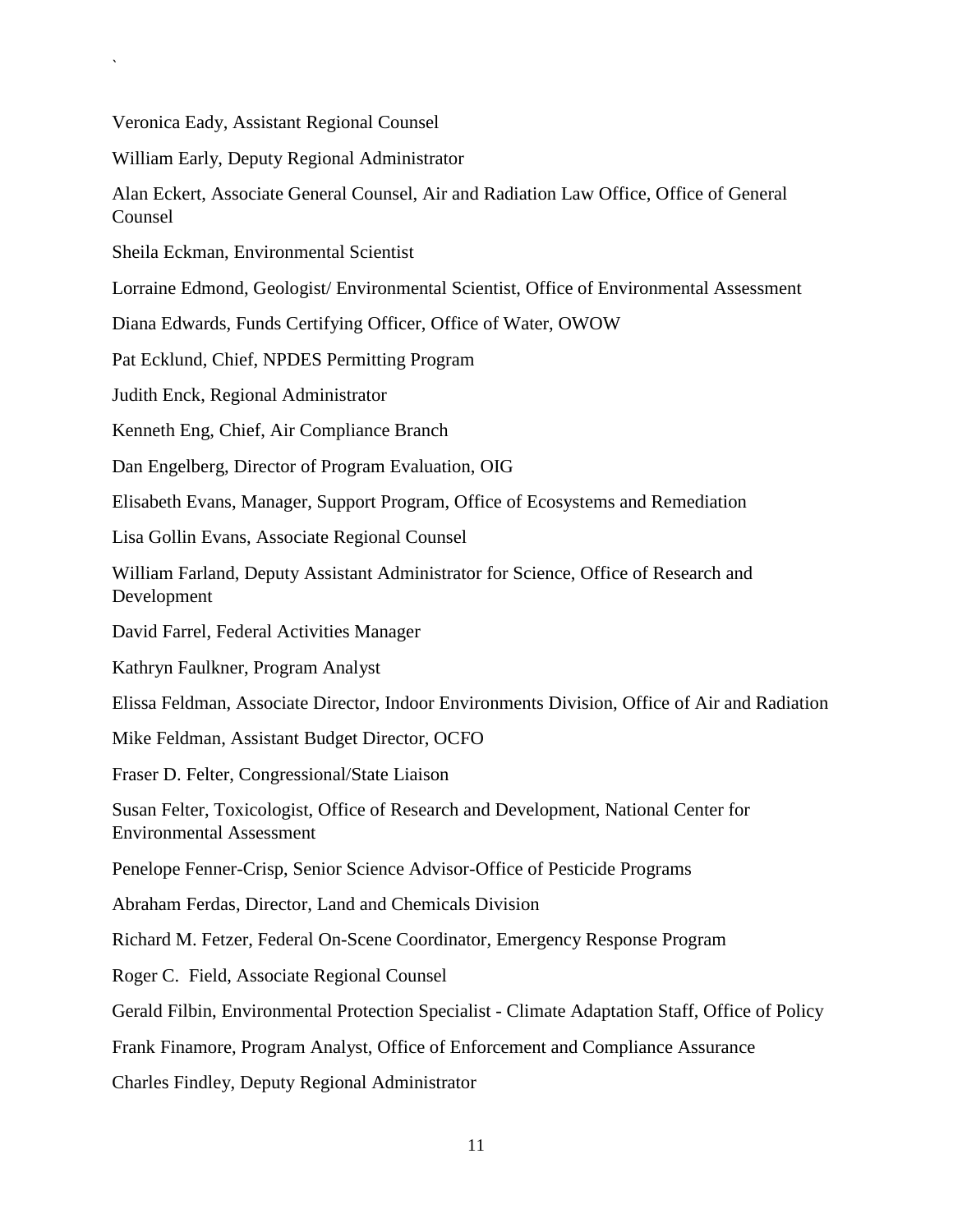Daniel Fiorino, Office of Policy

`

Marshall Fischer, Federal Facilities Site Coordinator, Hazardous Waste Division

Don Flattery, Senior Advisor - Office of Administration and Resources Management

Charles F. Flood, Computer Programmer

Deborah Flood, Section Chief, Office of Compliance and Enforcement

Gregory Foote, Assistant General Counsel, Office of Air and Radiation

Jeff Fowley, Office of Regional Counsel

Jeanne Fox, Regional Administrator

Jennifer Fox, Environmental Engineer

Elaine Francis, National Program Director for Toxics & Pesticides Research

David Frank, Environmental Scientist, Office of Environmental Assessment

Neil Frank, Senior Scientist, OAQPS/OAR

Anita Frankel, Manager, Oil and Gas Team

William D. Franz, Environmental Scientist, Upper Mississippi River Basin Project

Becky Fredericks, Senior Policy Advisor to the Budget Director, Office of the Chief Financial **Officer** 

Jonathan Freedman, Ecologist, Sediment Management Program

Rebecca Fried, Director of Speechwriting

Lisa Friedman, Associate General Counsel, Air and Radiation Law Office, Office of General Counsel

Robert Friedrich, Deputy Associate General Counsel, Office of General Counsel

Kent Fuller, Chief, Environmental Planning, Great Lakes National Program Office

Linda Fuller, Auditor, Office of Inspector General

Jack Gakstatter, Ph.D., Chief, Surface Water Branch

Roy Gamse, Deputy Associate Administrator for Policy

Deborah Garber, Section Chief, Office of Regional Counsel

Charlie Garlow, Attorney, Air Enforcement

Peter Gattuso, Information Management Specialist, Office of Emergency Management

Mike Gearheard, Director, Office of Water and Watersheds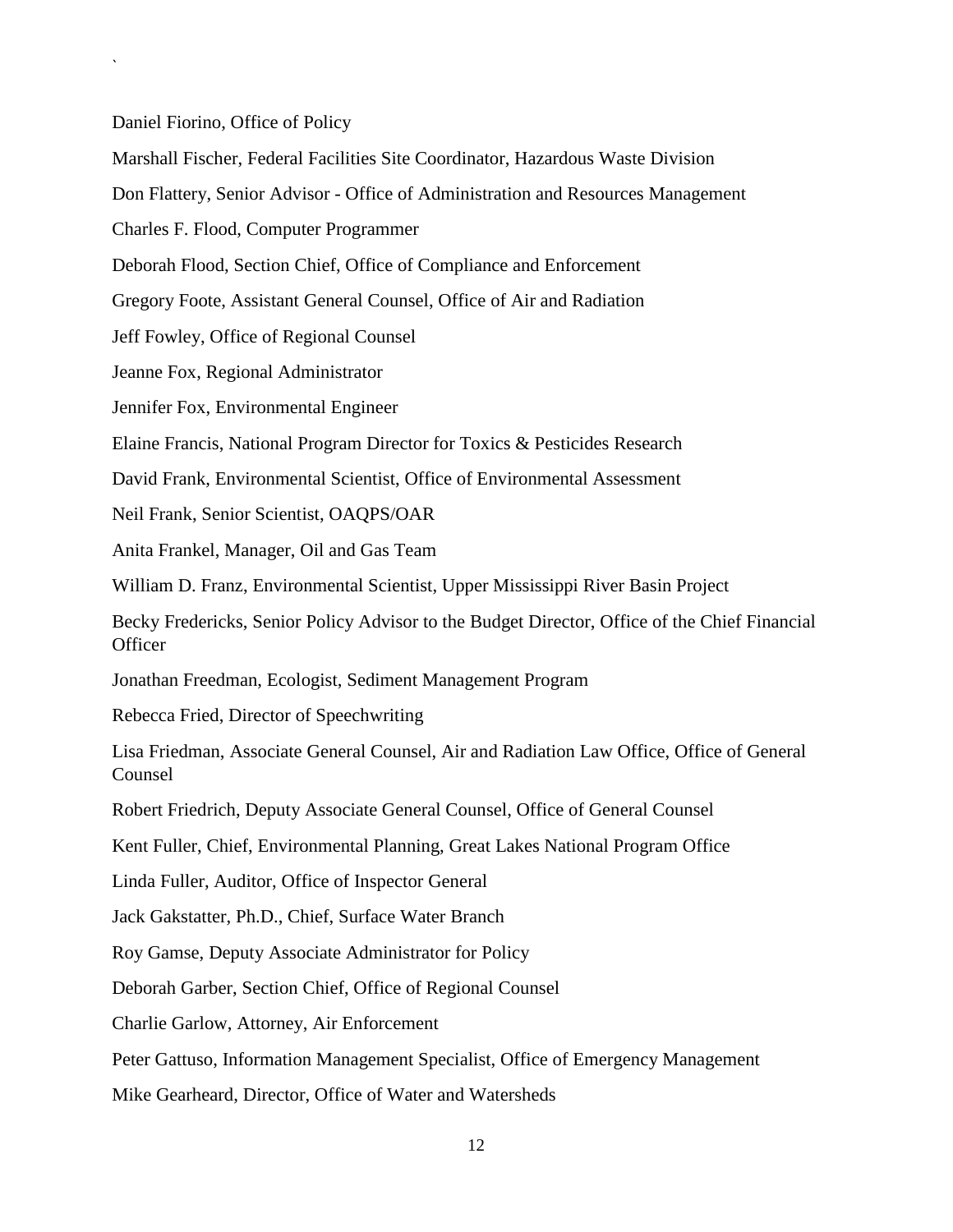Marius Gedgaudas, Chief, Air Programs Branch - SIP and Permits Section

John Gevertz, Environmental Scientist

`

Elliott Gilberg, Director, Office of Site Remediation Enforcement

Pat Gilchriest, Management Analyst, Office of Executive Services, Office of the Administrator

Cindy Gilder, Environmental Engineer

Michael D. Gill, Office of Research and Development, Superfund and Technology Liaison

Marcia Ginley, Enforcement Attorney, Air Enforcement Division

Gail Ginsberg, Regional Counsel

Eric Ginsburg, Senior Policy Advisor

Therese Gioia, Environmental Scientist

William Glasser, Environmental Scientist

Gerald Gleason, Attorney, Office of General Counsel

Pat Godsil, Deputy Director, Hazardous Waste Management Division

Aron A. Golberg, Attorney-Advisor, Office of General Counsel

Jessie Goldfarb, Special Assistant to the Assistant Administrator, Office of Enforcement and Compliance Monitoring, and Senior Enforcement Attorney

Jessica Gordon, Attorney-Advisor, Climate Change Division, Office of Air and Radiation

Virginia Gorsevski, Program Manager, Office of Air and Radiation

Judy Graham, Associate Director for Health, NERL, ORD

Jill Grant, Attorney Advisor, Office of General Counsel

Lois Green, Environmental Scientist, Superfund Enforcement

Allen Greenberg, Policy Analyst, National Center for Environmental Economics

Mary E. Greene, Associate Regional Counsel

Willis Greenstreet, Director of Administration and Resources Management-RTP

Rona Gregory, Senior Assistant Regional Counsel, Office of Regional Counsel

Roger Grimes, Assistant Regional Counsel

Barbara Grimm-Crawford, Special Assistant, Office of Underground Storage Tanks, Office of Solid Waste and Emergency Response

Terry Grogan, Branch Chief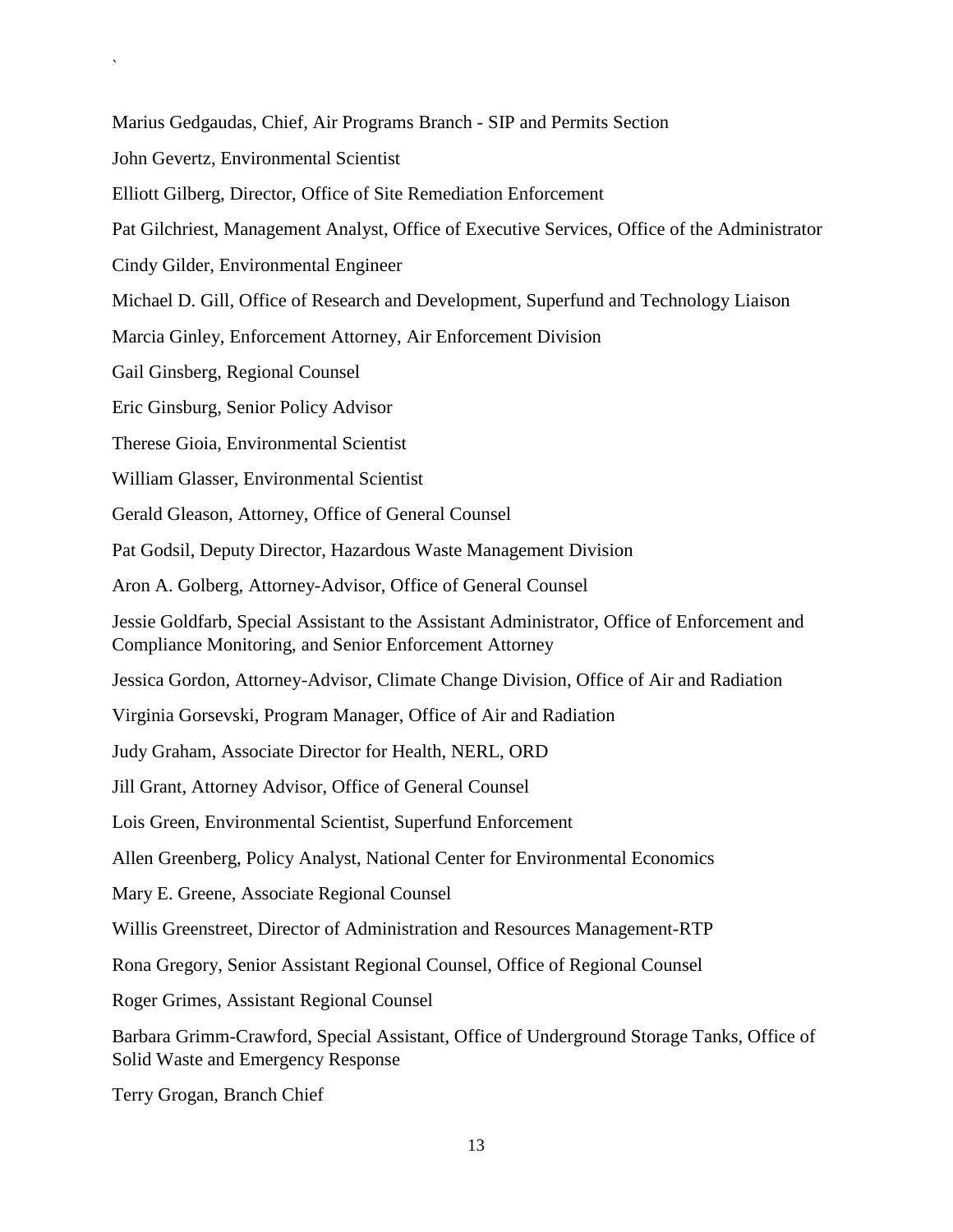Gary Gross, Incineration National Expert

`

Richard Gross, Chief, Chemical Control Branch

Wayne Grotheer, Section Chief, Superfund Site Management

Jim Grove, Regional Enforcement Coordinator

Michael Gruber, Director, Planning and Information Division, Office of Solid Waste

Leslie Guinan, Assistant Regional Counsel

Debra Gutenson, Regulatory Impact Analyst

Lisa Haage, Section Chief, Office of Regional Counsel and Superfund Program

Matt Haber, Senior Advisor, Air Enforcement Division, Office of Enforcement and Compliance Assurance

William Hagel, Superfund and Technology Liaison

Julie Hagensen, Assistant Regional Administrator

James Hahnenberg, Geologist/Remedial Project Manager

Carol Haines, Laboratory QA/QC Coordinator and Health and Safety Manager

Robert Hall, Chief, Air Pollution Technology Branch, Air Pollution Prevention & Control Division, Office of Research & Development

John Hamill, Project Manager, Superfund

F. James Handley, Senior Council, Toxics & Pesticides Enforcement Division, OECA

Ed Hanley, Deputy Assistant Administrator for Management

Deborah Hanlon, Deputy Director, National Enforcement Training Institute, OECA

John Hannon, Assistant General Counsel, Air and Radiation Law Office, Office of General Counsel

James Hanson, Emergency Response

Nancy Harney, Federal Facilities Superfund Project Manager

Stephanie Harris, Microbiologist and Health/Safety Officer

Jeff Hart, Manager, Office of Inspector General, and Acting Regional Comptroller and Director, Fiscal Management & Planning

Sara Hartwell, Senior Policy Advisor, OSWER/ORCR/RCSD

Gil Haselberger, Special Assistant to the Regional Administrator

Michelle Hashemi, Intern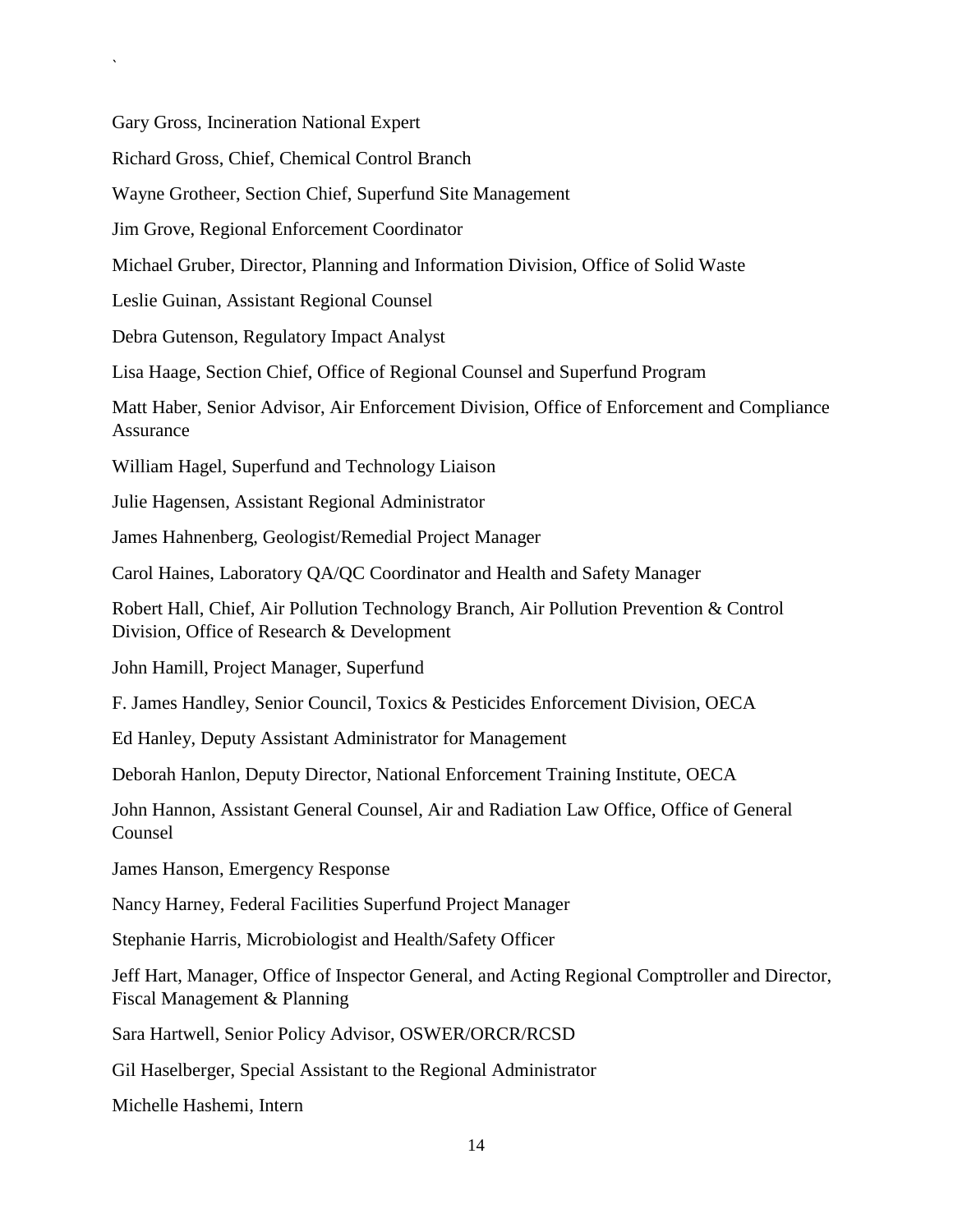George Hays, Associate Regional Counsel

Melissa Heath, Associate Regional Counsel

Duane Heaton, Program Analyst

`

Lisa Heinzerling, Associate Administrator, Office of Policy

Pamela Herman Milmoe, Environmental Specialist, Office of Policy, Planning and Evaluation

Jeff Herring, Environmental Scientist

Jonathan Herrmann, Director, National Homeland Security Research Center

Marion R. Herz, Chief Of Staff, Office of Compliance, Office of Enforcement and Compliance Assurance

Jack Hidinger, Director of State Programs

Christian Hill, Environmental Scientist

Harriet Hill, Life Scientist, Wetlands Regulatory Section

Pam Hill, Deputy Regional Counsel, Office of Regional Counsel

Michael Hingerty, Deputy Branch Chief, Office of Regional Counsel

John William Hirzy, Senior Scientist Risk Assessment Div. OPPT/Senior Vice-President NTEU Chapter 280

Adriana Hochberg, Environmental Protection Specialist, Office of Water

Mary Holland, Program Analyst

Jack E. Housenger, Director, Office of Pesticide Programs

David P. Howekamp, Director, Air Division

Ciannat Howett, Senior Attorney, Water Enforcement Division, Office of Enforcement and Compliance Assurance

Gerald Hunt, Computer Specialist

Ann Hunter-Pirtle, Deputy Director of Speechwriting

Peter Jackson, Life Scientist

Thomas Jackson, Grants Manager

Jyotsna Jagai, Environmental Health Scientist

Christopher James, Senior Environmental Engineer

David J. Janik, Manager, Legal Enforcement Program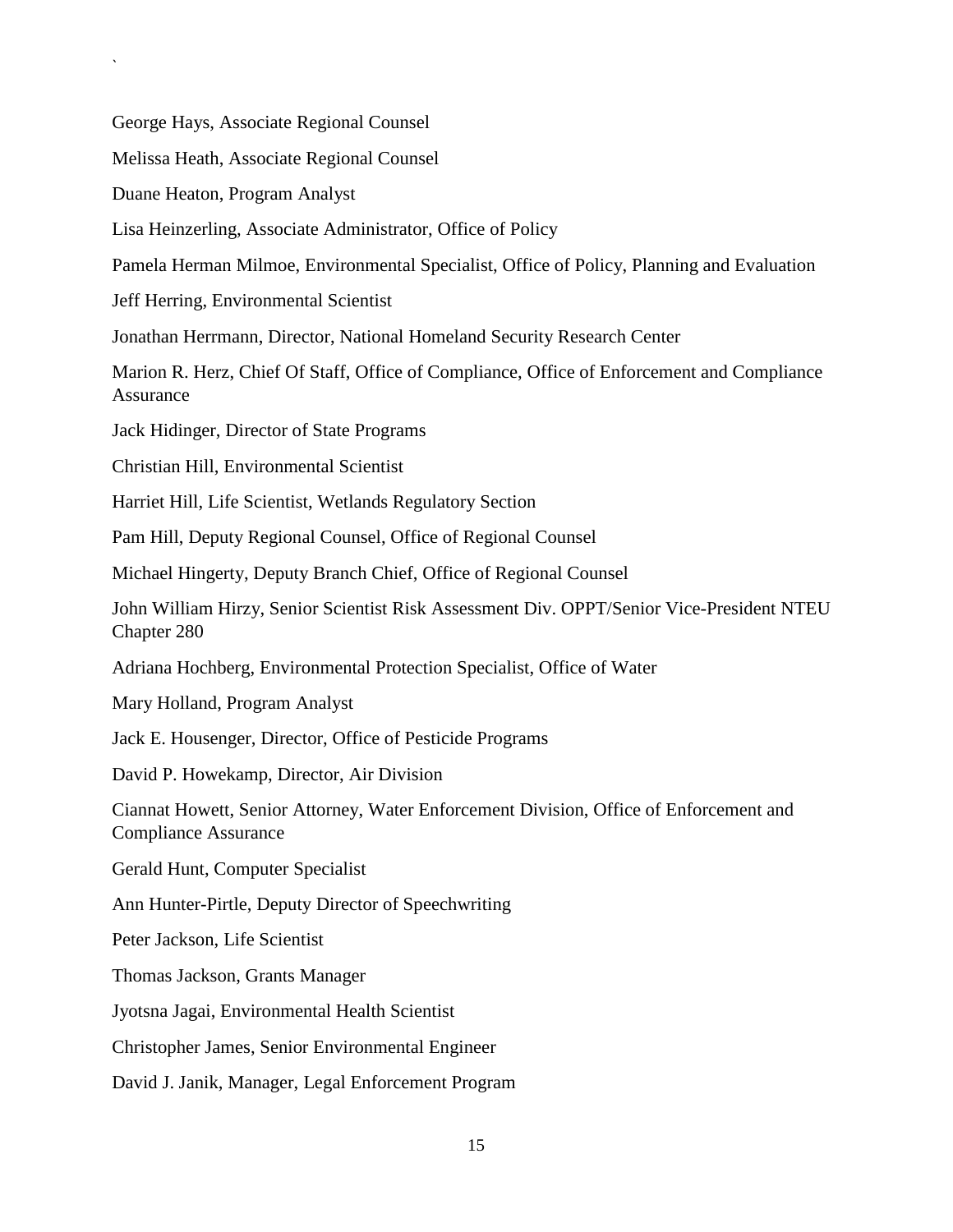Deborah Janik, Regional Comptroller

`

Laura Janson, Associate Director, Office of Program Support in Water Protection Division

John Jaros, Senior Civil Investigator

HbStephen Jarvela, Senior Federal On-Scene Coordinator

David Johnson, Office of Air Quality Planning and Standards

Eric Johnson, Chief, Superfund Technical Support Branch

Karen Johnson, Chief, Ground Water and Enforcement Branch

Neal Johnson, Program Analyst, Office of the Comptroller - Budget Division

Michael Johnston, Director, Regional Environmental Laboratory

Sandy Johnston Fells, Congressional Liaison

Timothy Jones, Environmental Protection Specialist

Roberta Kahan, Brownfields Coordinator, Superfund Division

Beverly Kahn, Program Analyst, Technical and Management Services

Henry Kahn, Statistician, NCEA, ORD

James Kamihachi, Chief, Water Economics Branch and Acting Chief, Air Economics Branch

Judi Kane, Office of Solid Waste

Dan Kanninen, White House Liaison

Roopa Karia, Brownfields Project Manager

Richard Karl, Director, Superfund Division

Marilyn Katz, Associate Branch Chief, Coastal Management Branch, Office of Water

Lester Kaufman, Manager, Underground Storage Tanks Program, Waste Management Division

Sylvia Kawabata, Manager, Site Assessment and Brownfields Unit, Office of Environmental Cleanup

Arthur Kawatachi, Water Division

Robert Kayser, Environmental Protection Specialist

Stephen Keach, Program Analyst

Robert Kelly, Environmental Specialist, Hazardous Waste Division

Sharon L. Kercher, Deputy Assistant Regional Administrator, Office of Enforcement, Compliance, and Environmental Justice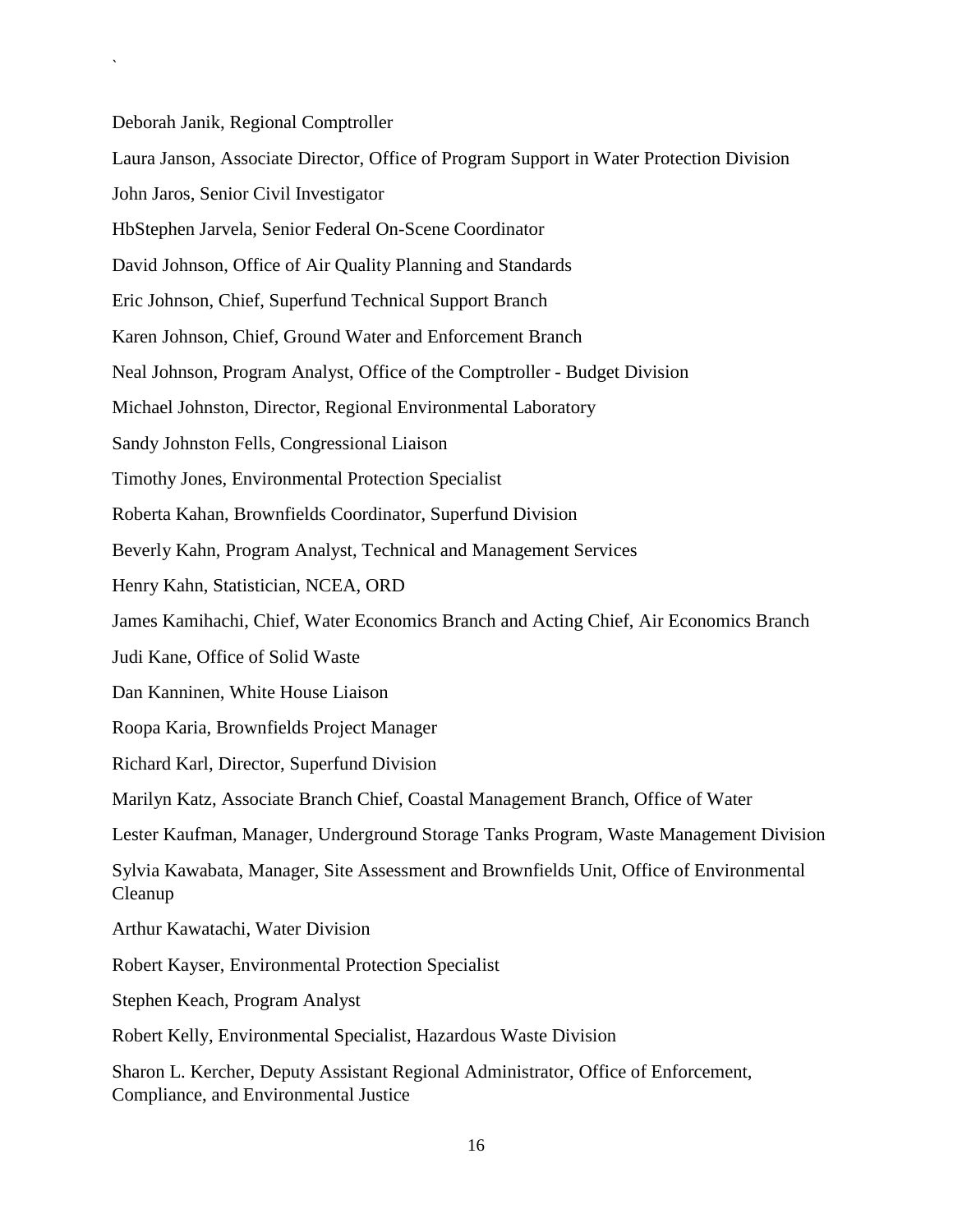Jim Ketcham-Colwill, Office of Air and Radiation

- Nancy Ketcham-Colwill, Attorney-Advisor, Office of General Counsel
- Ashley King, Director, Methane to Markets
- Monica Kirk, Assistant Regional Counsel
- Glenn Kistner, Environmental Scientist

`

- Kent Kitchingman, Regional Quality Assurance Officer
- Charles Kleeman, Chief, Brownfields and Land Revitalization Branch
- Elaine Koerner, OA, Designated Federal Officer, Good Neighbor Environmental Board
- Cynthia Kohler, Assistant Regional Counsel
- Shira Kol, Special Assistant to the Administrator, Special Assistant to the Director of OPA
- Patricia Koman, Environmental Scientist
- Robert Koroncai, Manager, Water Division
- Jill Korte, Environmental Engineer, Drinking Water Office
- Debra J. Kovacs, Team Leader, Pesticides Program
- Kennedy Kowalski, Office of the Press Secretary Press Intern
- Ron Kreizenbeck, Deputy Regional Administrator
- Stephen Kroner, Senior Environmental Protection Specialist
- Peter Kuch, Director, Natural Resource Sectors Staff, Office of Policy Analysis
- Veronica Kuczynski, Environmental Protection Specialist, Chesapeake Bay Program Office
- Catherine Kuhlman, Associate Director Water Division
- Richard Kuhlman, Associate General Counsel, Alternative Dispute Resolution Law Office
- Michael Kulik, Director of the Office of Public Affairs
- Marilyn Kuray, Attorney-Advisor, Office of General Counsel
- John La Padula, Deputy Director, Emergency and Remedial Response Division
- John Laitner, Senior Economist for Technology Policy
- Kelcey Yarbrough Land, Technical Enforcement Program Director
- Kristina Lang, Communication Specialist, Office of Air and Radiation
- Stanley Laskowski, Senior Executive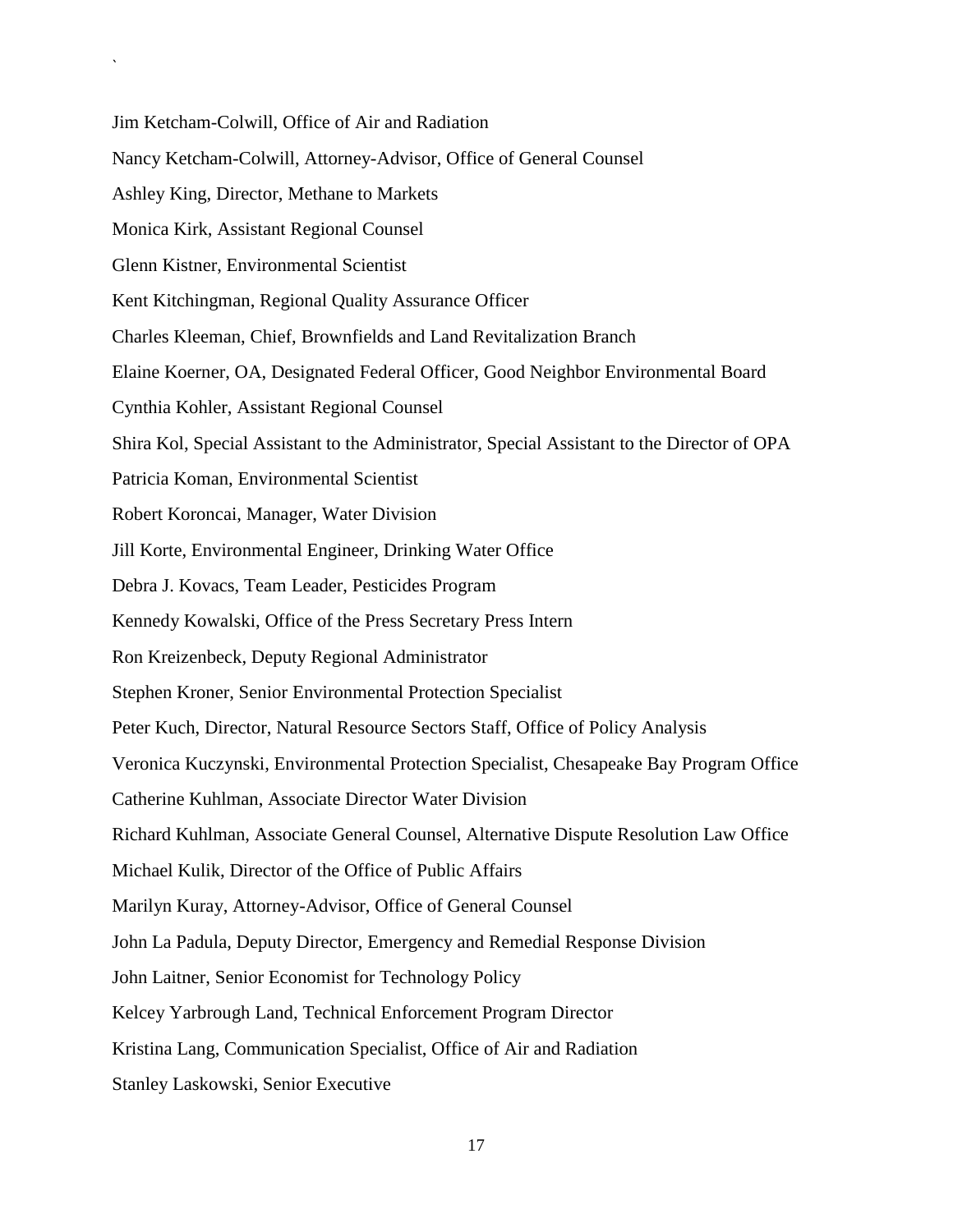Nathan Lau, Associate Director, Communities and Ecosystems Division Karen Laughlin, Senior Policy Advisor /Environmental Protection Specialist Emery Lazar, Environmental Scientist Dennis Lazzar, Ombudsman John Leigh, Environmental Protection Specialist Angela Leith, Policy Analyst Suzette Leith, Office of Regional Counsel Bruce J. Lery, Water Quality Management Barry Levene, Supervisor, Superfund Remedial Program Alan Levin, Deputy Regional Administrator Howard Levin, Regional Audit Coordinator Rose Lew, Environmental Scientist Lori Lewis, Regional Facilitator William Lewis, Federal On-Scene Coordinator Clare Lindsay, Senior Policy Advisor, ORCR Robert Linett, Chief, RCRA Enforcement Policy Section Peggy Linn, Public Affairs Specialist, Office of Communication and Public Involvement Ted Linnert, Public Affairs Specialist Barbara J. Lither, Office of Regional Counsel Montel Livingston, (No position provided) LeRoy Loiselle, NPDES Compliance Manager Richard Long, Director, Air Program Ellen Lorang, Information Services Specialist Kate Lose, Remedial Project Manager Judy Lubow, Senior Attorney, Mobile Source Enforcement Branch Terry Lukas, Associate Regional Counsel Lisa Lund, Director, Office of Compliance, Office of Enforcement and Compliance Assurance Ann Lyons, Assistant Regional Counsel, Office of Regional Counsel

`

18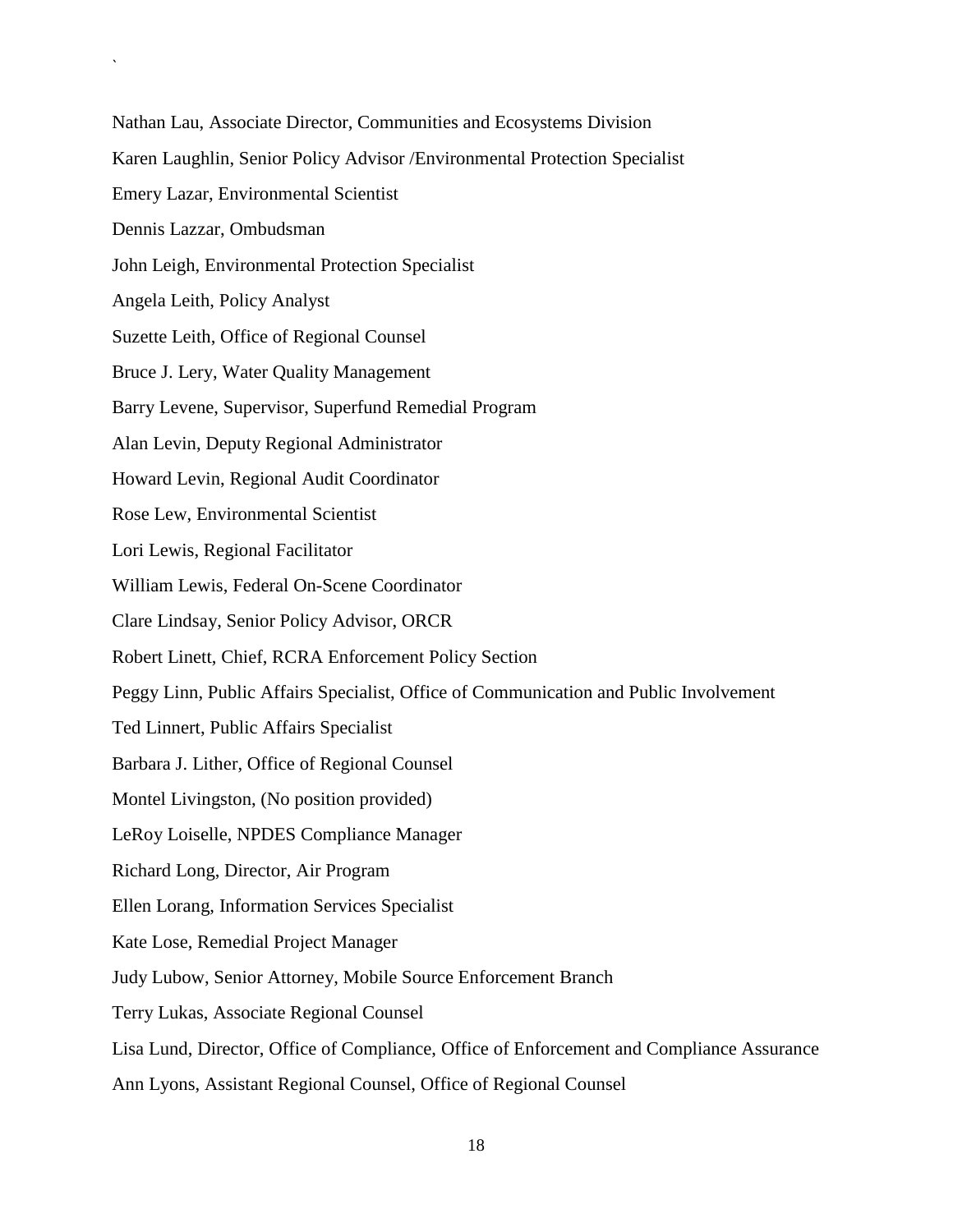Frederick N. Mac Millan, Remedial Project Manager, Superfund Program

Alisa Greene MacAvoy, Watersheds Section Chief, Water Division

Gay MacGregor, Senior Policy Advisor, Office of Air and Radiation, Office of Transportation and Air Quality

Anthony Maciorowski, Deputy Director, Science Advisory Board Staff Office, Office of the Administrator

Barbara H. Maco, International Liaison to NORTHCOM

Louvinia Madisonglenn, Air Facility System Manager, Air Protection Division

Eric Males, Executive Secretary, Science Advisory Board

Sylvia Malm, Team Leader, Drinking Water Protection Division, Office of Ground Water & Drinking Water

Brent Marable, Section Chief, Air Enforcement

Sally Marquis, Manager, Aquatic Resources Unit

Alicia Marrs, Environmental Protection Specialist

Emily Marte, Intern

`

Debora Martin, Air/Water Coordinator, Office of Wetlands, Oceans and Watershed

Erica Martin, Regional Criminal Enforcement Counsel

Nancy Marvel, Regional Counsel

Linda Marzulli, Emergency Operations Center Coordinator

Mark Masarik, Senior Staff Advisor, Idaho Operations Office

Thomas Maslany, Director International Enforcement and Compliance Division, Office of Enforcement and Compliance Assurance

Bharat Mathur, Deputy Regional Administrator

David Mauriello, Senior Ecologist

Marita Mayer, Enforcement Section Attorney, Air Division

Barbara Mazur, Ecologist, Water Quality

Daniel Mazur, Ecologist, Land and Chemicals Division

Alexander McBride, Senior Analyst, Office of Solid Waste

Gavin McCabe, Assistant Regional Counsel

Frances McChesney, Attorney Advisor, Office of Enforcement and Compliance Monitoring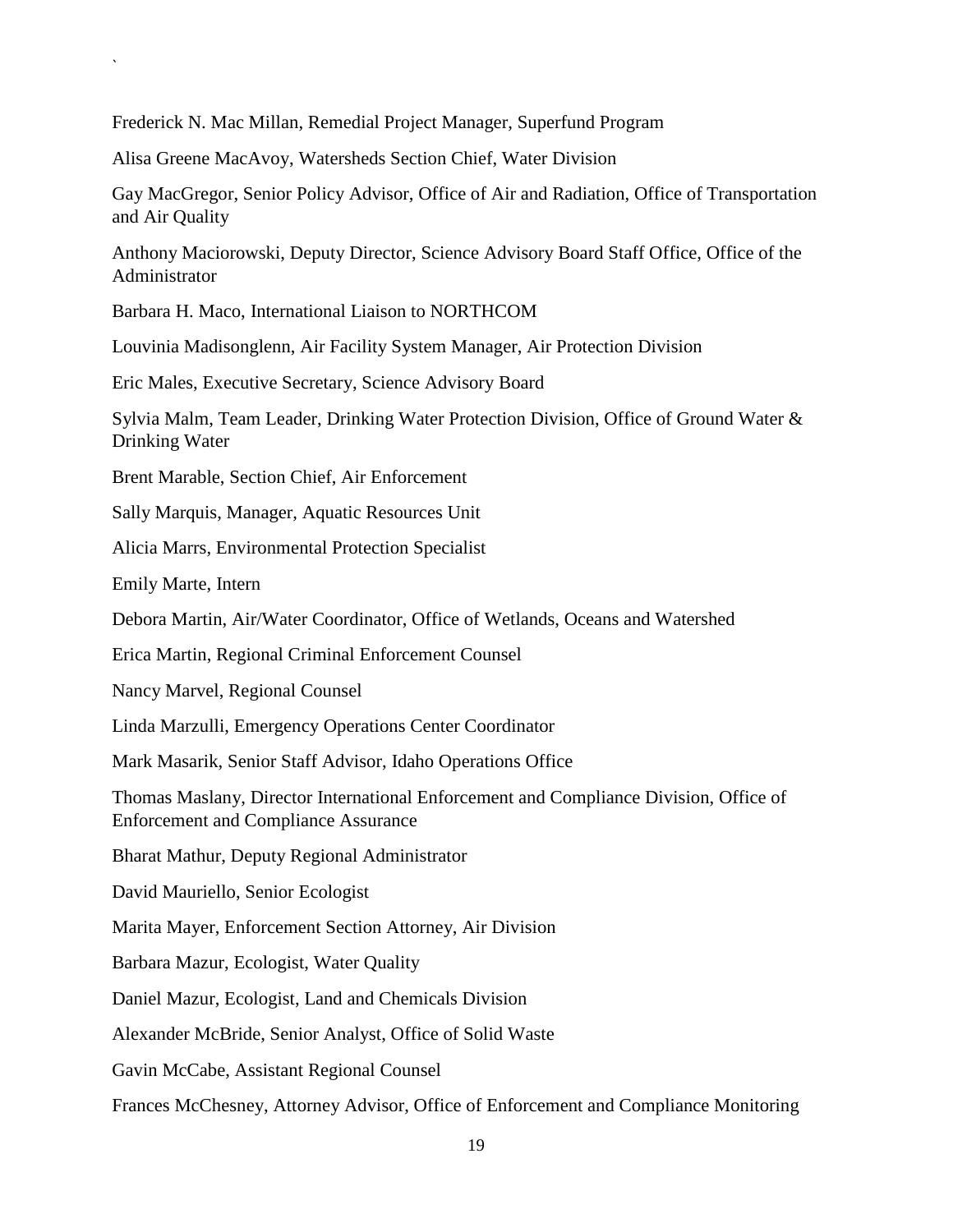Karen McClure, Program Analyst, National Center for Environmental Research, ORD Jim McCormick, Air & Toxic Division Director Diane McCreary, Library Manager Helen McCue, Facilities Support Specialist, Office of Policy and Management Keven McDermott, Unit Manager Danna McDonald, Communications Officer Nora McGee, Assistant Regional Administrator Cheryl McGovern, Environmental Protection Specialist, Office of Water Daniel McGovern, Regional Administrator Donna McGowan, Project Manager, Recycling and Waste Reduction Joann Brennan McKee, Deputy Director, Division of Environmental Planning and Protection Lisa McKenzie, Analytical Chemist Charles McKinley, Branch Chief, Office of Regional Counsel Chilton McLaughlin, Environmental Engineer Barbara McLeod, Senior Special Assistant to the Administrator Robert McManus, Director, Oceans Division, Office of International Activities Pam McMichael, Human Resource Officer Emma McNamara, Director, Information Access Division, OEI Terry McNutt, Admin Assistant, Office of the Administrator, Pesticides and Toxic Substances Jonathan McPhee, Assistant Regional Counsel Patricia Meaney, Director of Site Remediation and Restoration Bruce Means, National Manager for Remedy Decisions and Policy, Office of Superfund Remediation and Technology Innovation David Menotti, Associate General Counsel, Air, Noise and Radiation Mark Mercer, Environmental Engineer Joseph Merenda, Jr., Director, Office of Science Coordination & Policy Michele Merkel, Attorney, Office of Enforcement Robert Messina, Chief, Information Resources Management Branch Sharon Metcalf, Office of Regional Counsel

`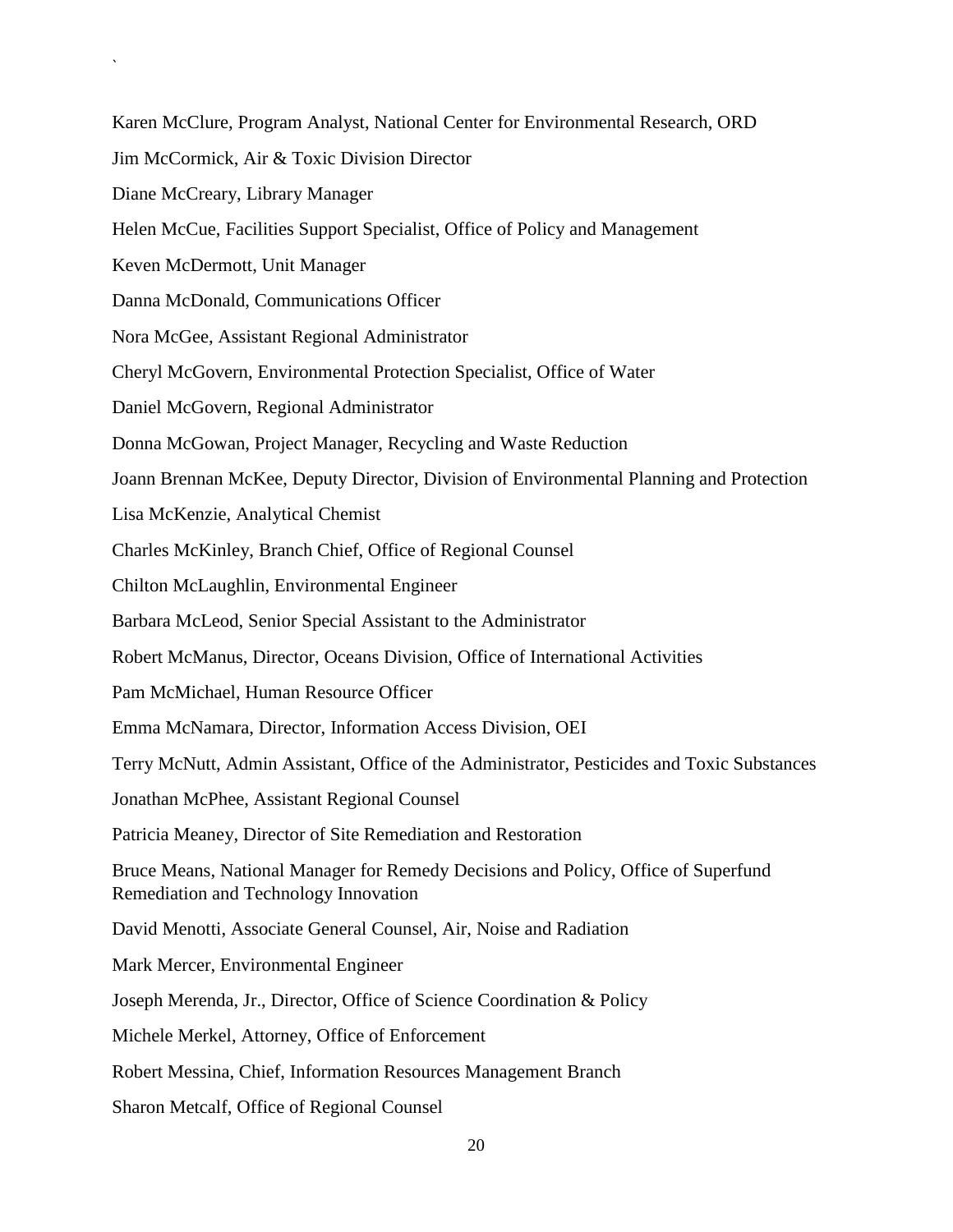Jane Metcalfe, Senior Advisor, Office of International and Tribal Affairs

Bonnie Michaels, (No position provided)

`

Cheryle Micinski, Attorney, Branch Chief for Superfund

Phil Millam, Director, Air, Superfund, and Water Programs

Anne Norton Miller, Director, Office of Federal Activities

Kimberly Mills, Environmental Scientist

Breck Milroy, Senior Advisor (International Affairs) to AA, Office of Chemical Safety and Pollution Prevention

David Mobley, Deputy Director, Atmospheric Modeling and Analysis Division, ORD

Lawrence Molloy, Environmental Engineer, Strategic Planning & Management Division, Office of Policy, Planning & Evaluation

Martha (Marty) Monell, Deputy Director, Office of Pesticide Programs

Frank Montarelli, Senior Communications Advisor

Jane S. Moore, Deputy Director, Office of Wastewater Management

James C. Morant, Senior Advisor, International Organizations Program, Office of International Affairs, U.S. Environmental Protection Agency

Robert Morcock, Branch Chief, Risk Assessment Division, OPPTS

Laura Moreno, Environmental Scientist, Office of Pollution Prevention & Solid Waste

Michelle Moustakas, Environmental Engineer, Water Division

David Mudarri, Scientist, Indoor Environments Division, Office of Air and Radiation

Nancy Mueller, Community Involvement Coordinator

James Mullins, Section Chief

William E. Muno, Director, Superfund Division

Niru Murali, Intern

Marie E. Murphy, Contract Specialist, Superfund

Linda Murray, Special Assistant to Director, Health Effects Division, Office of Pesticide Programs

Carl Myers, Deputy Director, Assessment and Watershed Protection Division, Office of Wetlands, Oceans and Watersheds, Office of Water

Robert Myers, Superfund Program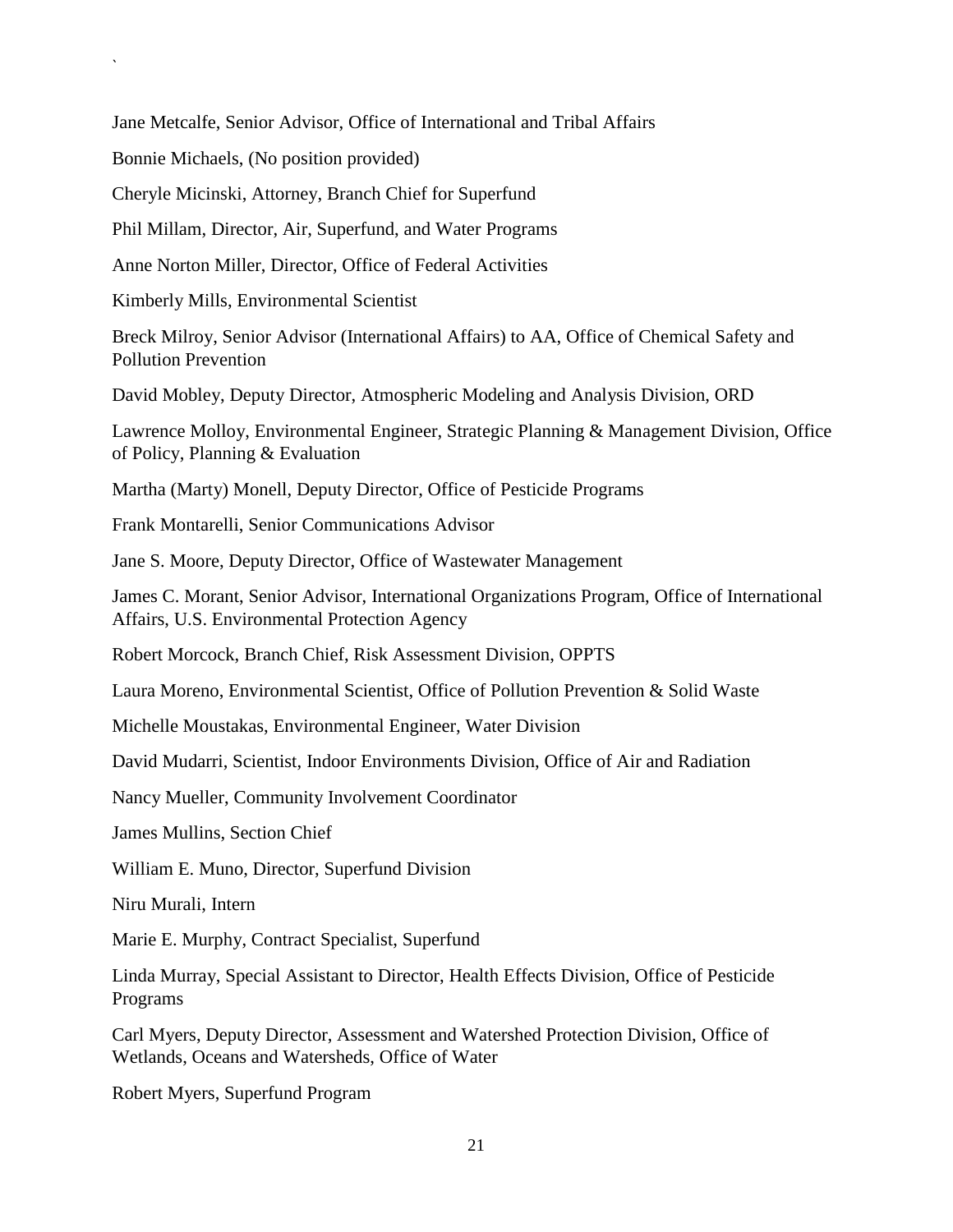Sharon Nickels, Project Officer, Superfund Emergency Response Program

Barbara Niebauer, Budget Analyst

`

Norman Niedergang, Assistant Regional Administrator

Michael Nishi, Environmental Program Specialist

Armina Nolan, Manager, Interagency Agreement Shared Service Center West and Grants Management Officer

Angela Nugent, Designated Federal Officer and Special Assistant to the Director, EPA Science Advisory Board

Marilyn Null, Community Involvement Specialist, Office of Federal Facility Enforcement

Ann Nutt, Associate Regional Counsel and Deputy Branch Chief for Air, Toxics, Water and General Law, Office of Regional Counsel

Elizabeth Obenshain, Regional Criminal Enforcement Counsel

Terry Oda, Manager Water Quality Standards and NPDES Permit Office

Clarice Olson, Environmental Scientist and Environmental Protection Specialist

Donald Olson, Senior Environmental Scientist, Office of Water Enforcement

Barbara Toole O'Neil, Environmental Engineer

Karen O'Regan, Environmental Protection Specialist

Peter Ornstein, Deputy Regional Counsel

Paul Stephen Osborne, National Ground Water Expert

Richard Ossias, Associate General Counsel, Air and Radiation Law Office, Office of General Counsel

David Ouderkirk, Superfund/US Navy, Bridges to Friendship Project

Ronald Outen, Branch Chief

Deborah Overeynder, Clean Lakes Coordinator, Water Division

Phil Overeynder, Environmental Engineer

James Owens, Director, Office of Site Remediation & Restoration

Mariya Owens, Office Assistant for the Office of Public Affairs (Public Engagement)

Haluk Ozkaynak, Senior Environmental Scientist, ORD/NERL

Barbara Pace, Attorney Advisor, Office of General Counsel

Bill Painter, Environmental Protection Specialist, Office of Water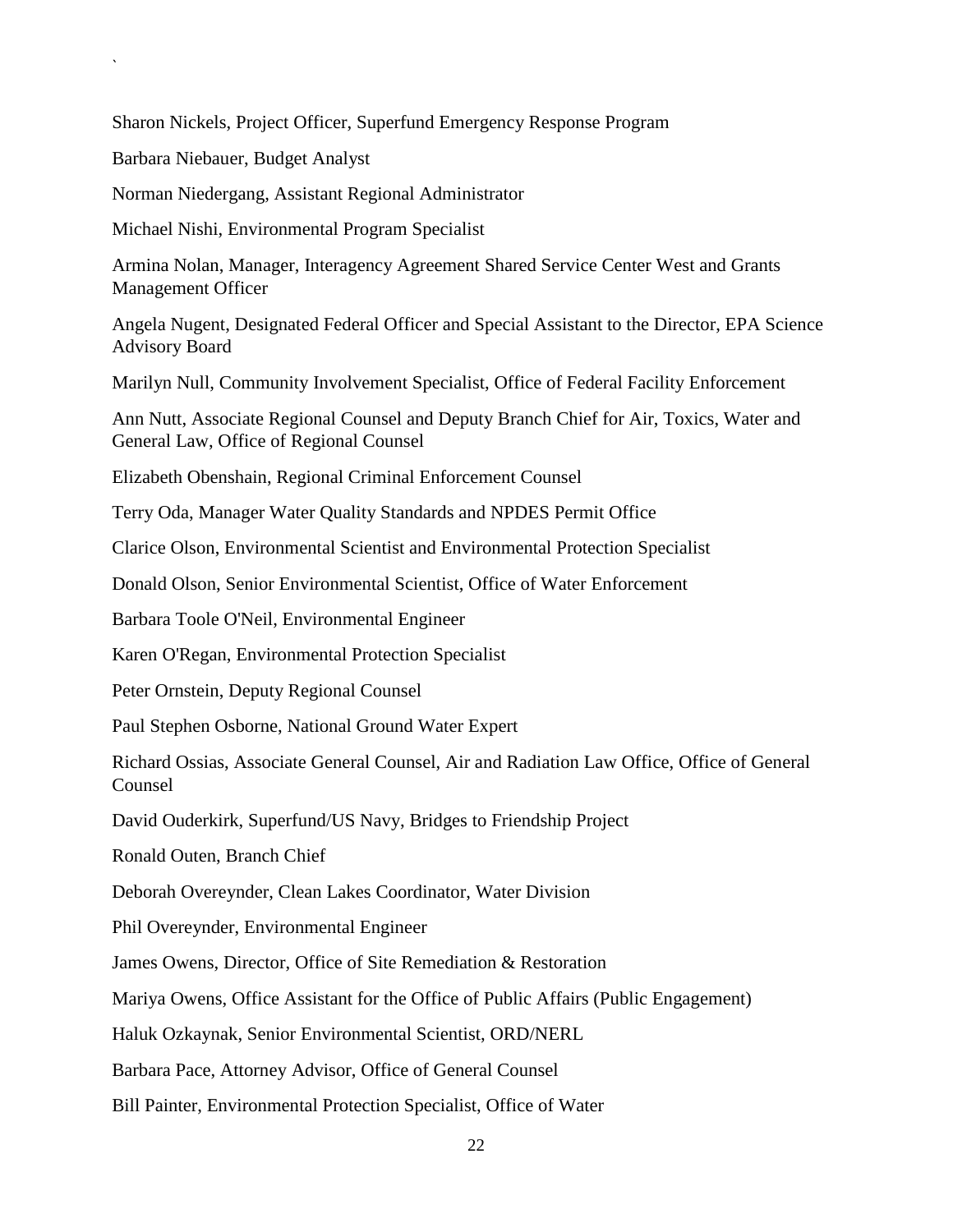Andrea Paleologos Belanger, Special Assistant to the Administrator

Brittany Palmer, Law Clerk

`

Steve Pardieck, Regional Drinking Water Branch Chief

Patrick Parenteau, Regional Counsel

Carol Parker, Environmental Protection Specialist Office of Pesticide Programs

Jeanne Pascal, NW District Debarment Counsel, EPA Suspension and Debarment Division

Doreen Cantor Paster, Senior Advisor, Office of Pollution Prevention and Toxics

Jacqueline Patterson, Environmental Protection Specialist

Dorothy Patton, Director, Office of Science Policy/Office of Research & Development

Vickie Patton, Office of General Counsel, Attorney

Chester Pauls, Project Officer, Office of Drinking Water

George Pavlou, Deputy Regional Administrator

Leonidas Payne, Environmental Protection Specialist

Sharon Payne, Human Resources, Office of Policy

Kathryn Pazera, Alaska Air Quality Coordinator and Environmental Protection Specialist

Chris Peak, Assistant Regional Counsel

Bill Pedersen, Associate General Counsel for Air and Radiation

Michael Penansky, Intern, Office of Enforcement and Compliance Assurance

Sonya Pennock, Manager Public Affairs & Involvement

Donna Perla, Designated Federal Officer; Farm, Ranch, and Rural Communities Committee

Kate Montague Perry, Attorney Advisor, Offices of Congressional & Legislative Affairs, Enforcement, and Homeland Security

Daniel Phalen, Environmental Protection Specialist

John Philbrook, Assistant Chief, Air and Waste Management Division - Air Branch

Robert Phillips, Grants Compliance Enforcement Officer, Office of Management Programs

Ervin Pickell, Attorney Advisor, Office of Enforcement and Compliance Assurance - Fuels Enforcement

Thomas Pike, Regional Coordinator, Brownfields Revolving Loan Fund

Ed Pike, P.E., Environmental Engineer, Air Division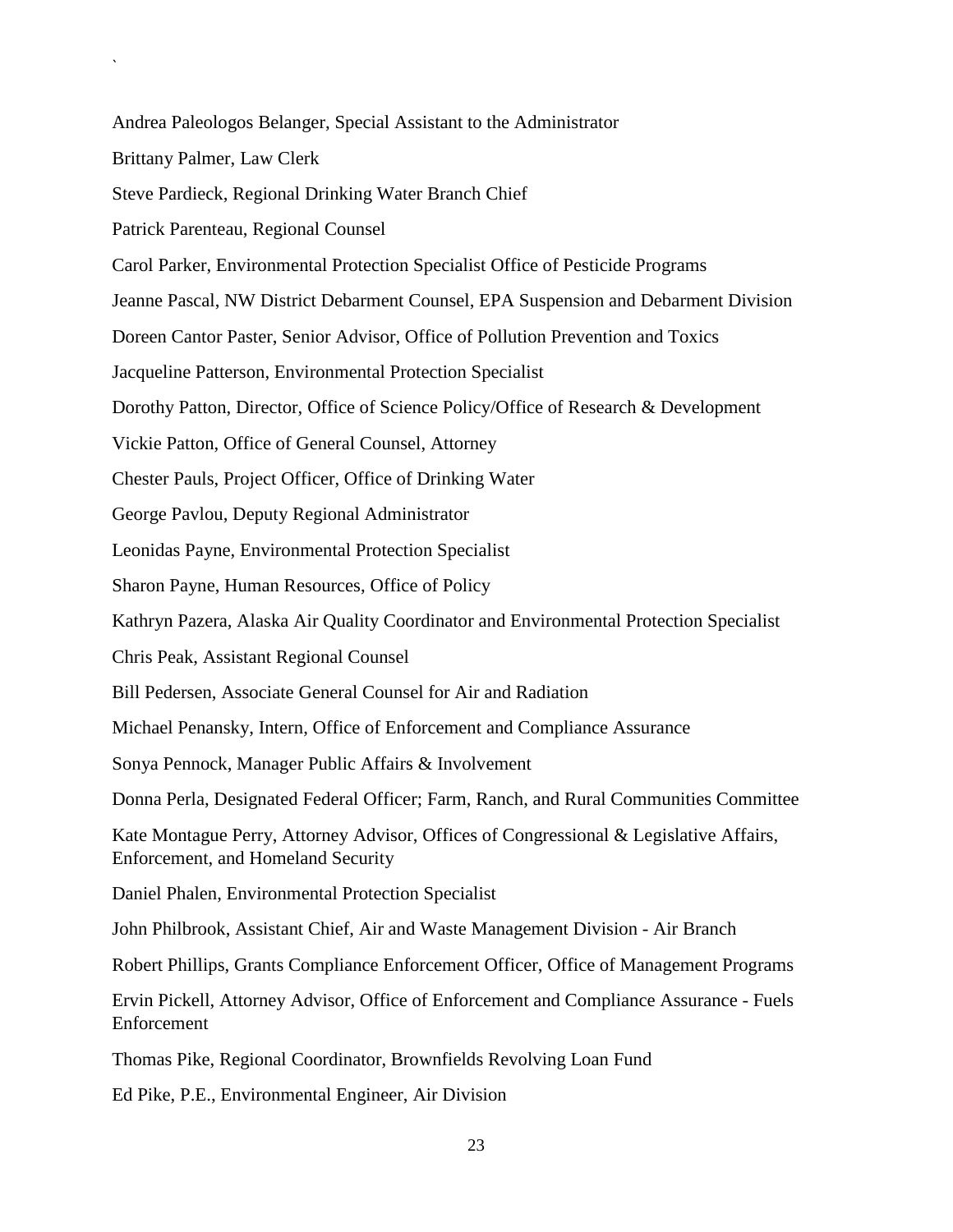Eydie Pines, Environmental Engineer

`

Joseph Piotrowski, Chair, Coordinating Committee, Mississippi River Basin Hypoxia Task Force

S. Steven Platt, National Expert, Underground Injection Control Program

Lisa Plevin, Regional Chief of Staff

Laura Buluc Polansky, National Network for Environmental Management Studies Fellow

Annette Poliwka, Environmental Protection Specialist, Environmental Justice Team

Barry Pollock, Environmental Engineer, Drinking Water Office

Stephen Pope, Chemist, Manchester Environmental Lab, Office of Environmental Assessment and Review

Jeffrey Potent, Team Lead for Corporate Partnerships in the Office of Water

Keri N. Powell, Senior Clean Air Act Attorney

Christine Powers, Program Analyst Office of Water

Ann Prezyna, Deputy Regional Counsel, Office of Regional Counsel

Lynda Priddy, Environmental Scientist

Frank Princiotta, Director, Air Pollution Prevention and Control Division

Martha Prothro, Deputy Assistant Administrator, Office of Water

Davina Pujari, Attorney, Office of Enforcement and Compliance Assurance

Liz Purchia, Acting Associate Administrator, Office of Public Affairs

Ernest Rachal, Facilities, Space Management

Vernon G. Rail, Legal Intern - Water

Stephen Ralph, Regional Salmon Ecologist

Deborah Palmer Ramsing, (No position provided)

S. Trivikrama Rao, Director of the Atmospheric Modeling and Analysis Division, Office of Research and Development

Rishi Reddi, Attorney

Walter Redmon, Biologist, Water Division

Larry Reed, Deputy Director, Office of Superfund Remediation and Technology Innovation

Carl Reeverts, Water Project Manager

Diane Regas, Director, Office of Wetlands Oceans and Watersheds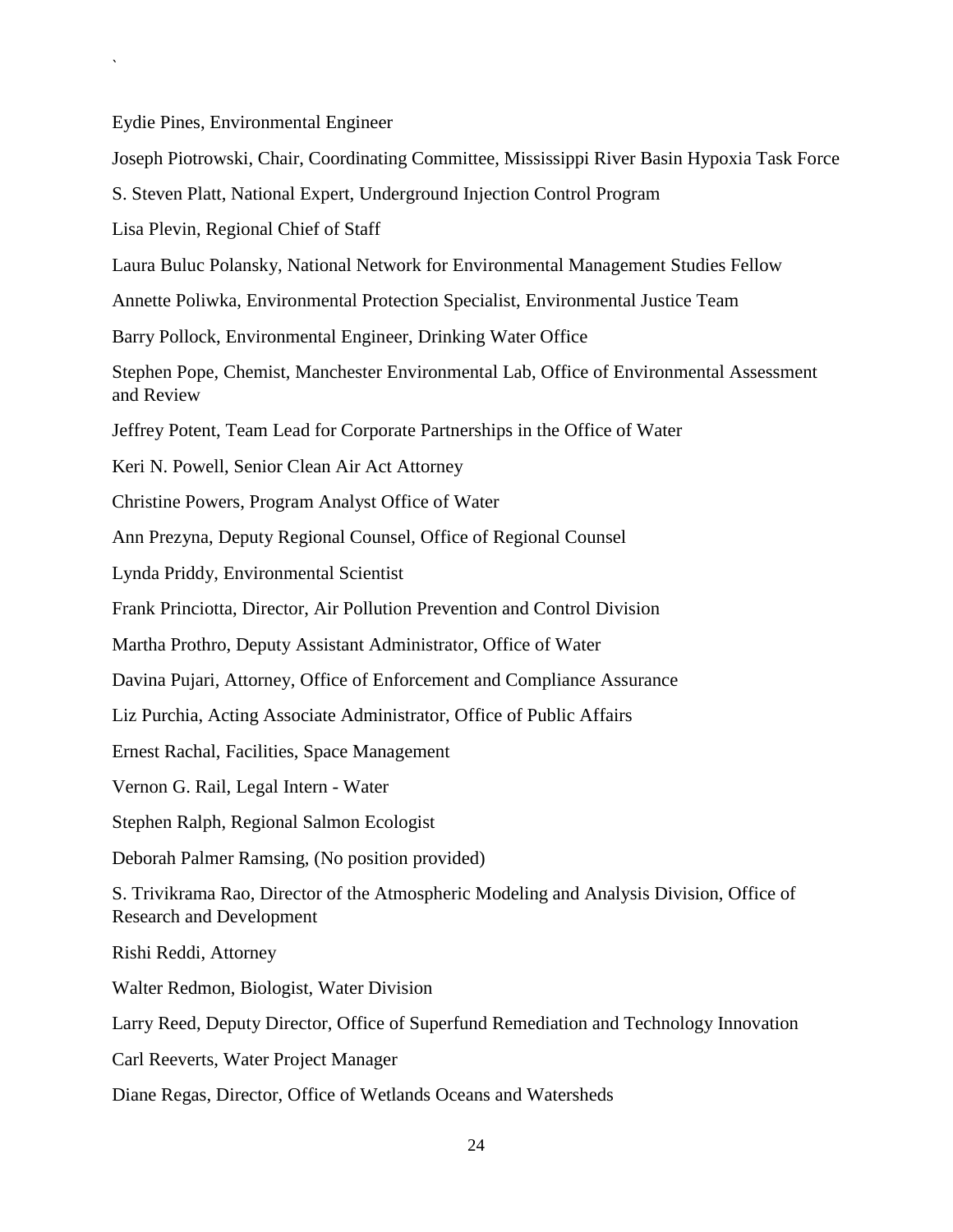Edward Reich, Environmental Appeals Judge

`

Cindy Reynolds, Director, Air Toxics Technical Enforcement Program

Suzanne Canning Reynolds, Management Analyst

William Rhodes, Branch Chief Atmospheric Protection Branch, Office of Research and Development

Linda Rice, Environmental Protection Specialist in Oil Program

Harvey Richmond, Senior Environmental Analyst, Office of Air Quality Standards and Planning

Paul Riederer, Deputy Assistant Regional Administrator for Policy and Management

Lauren Stiller Rikleen, Attorney, Office of Regional Counsel

William Riley, Director, Office of Environmental Assessment

Sylvia Ritzky, Environmental Protection Specialist

Shirley Rivera, Environmental Engineer, Air Permits Section, Air Division

Catherine Roberts, Congressional Liaison Officer

Donald Roberts, (No position provided)

Ryan Robison, Senior Advisor, Office of Public Engagement and Environmental Education, Office of the Administrator

Kevin Rochlin, Superfund Remedial Project Manager

Donald Rodier, Branch Chief, Office of Pesticides and Toxic Substances

Karen Rodriguez, Habitat and Species Focus Area Lead

Janet Rosati, Remedial Project Manager, Superfund Division

Carey S. Rosemarin, Assistant Regional Counsel

Marv Rosenstein, Chief, Chemicals Management Branch

Phillip Ross, Chief Statistician for EPA

Emily Roth, Environmental Scientist, Superfund Division

Peter Rubenstein, Project Manager

Helen Rueda, TMDL Project Manager

Sara Russell, Grants Management Officer

Jane Russo, Superfund Community Relations Coordinator

Daniel Ryan, Chief of Staff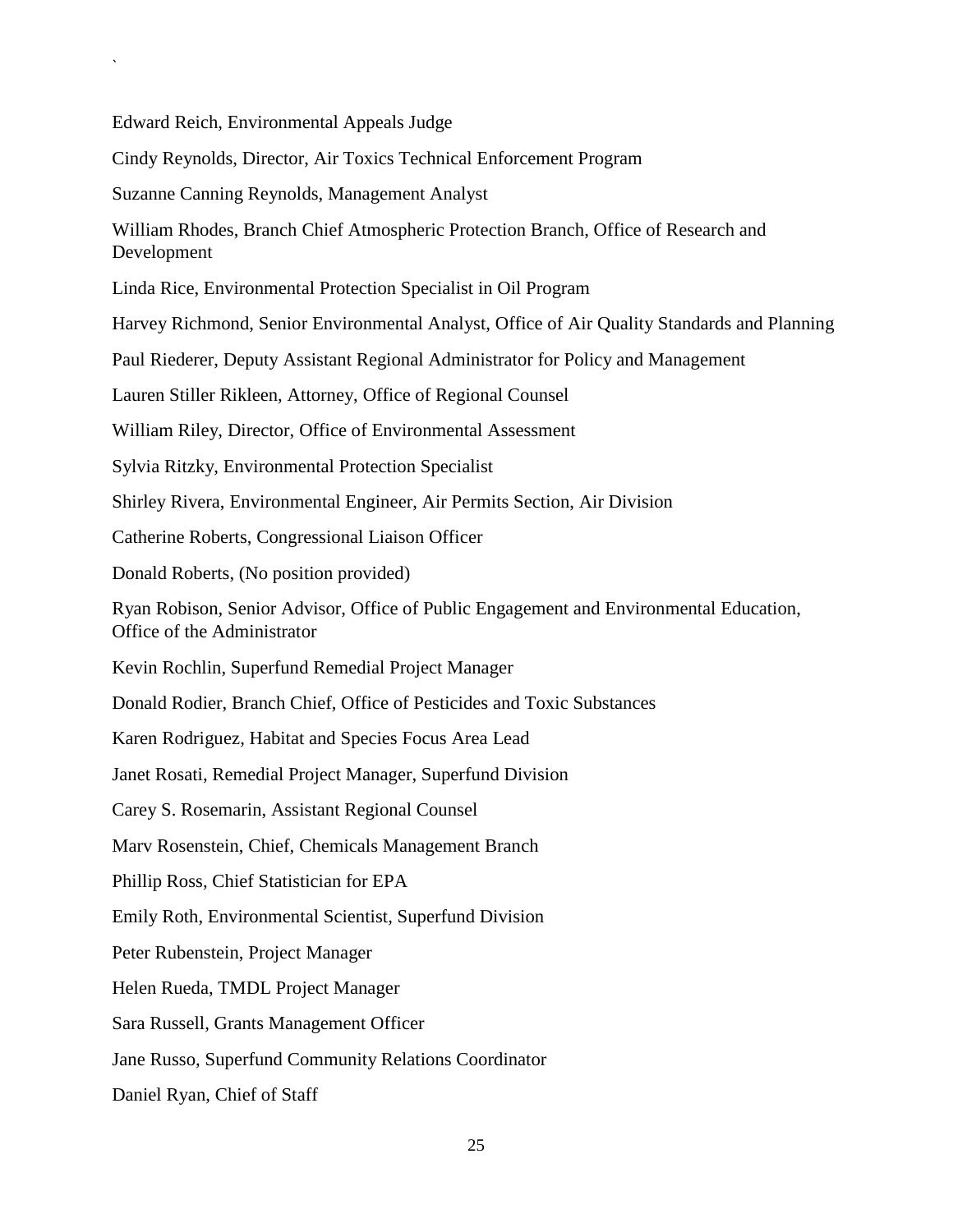Kendra Sagoff, Attorney-Advisor, Office of General Counsel

Mario Salazar, Environmental Engineer in the Office of Ground Water and Drinking Water, Underground Injection Control Program

Betsy Salter, Environmental Protection Specialist, Office of Wetlands, Oceans & Watersheds

Hedy Salter, Superfund On-Scene-Coordinator

Mary Sanderson, Supervisory Environmental Engineer

John Sandy, Director, Office of Policy and Resources Management, OARM

Diane Sanelli, Unit Chief, Water Program

William Sanjour, Policy Analyst

`

Joe Santarella, Assistant Regional Counsel and Enforcement Attorney

Noel Saunders, Records Manager and FOIA Coordinator, Superfund Program

Eric Schaeffer, Director, Office of Civil Enforcement, OECA

Chelsea Schafer, EHS&S

Cindy Schaffer, Microbiologist, Office of Pesticide Programs

David Schaller, Sustainable Development/Climate Change Coordinator

Tiffany Schauer, Special Assistant to the Director of Enforcement, Office of Enforcement and Compliance Assurance

Grechen Schmidt, Civil Investigator

Sara Schneeberg, Assistant General Counsel, Office of Air and Radiation Law

John P. Schneider, Ph.D., Ecologist

Rita Schoeny, Senior Science Advisor, Office of Science Policy, Office of Research and Development

Frances Schultz, Assistant Director for Tribal, Pacific Island and US/Mexico Border Programs, Land Division

David Schulz, Combustion Process National Oracle

Ingrid Schulze, Health Statistician

Suzanne Schwartz, Deputy Director, Office of Wetlands, Oceans, and Watersheds, Office of Water

Judi Schwarz, Policy Specialist, CERCLA Program

Scott Schwenk, Ecological Science Coordinator, Risk Assessment Forum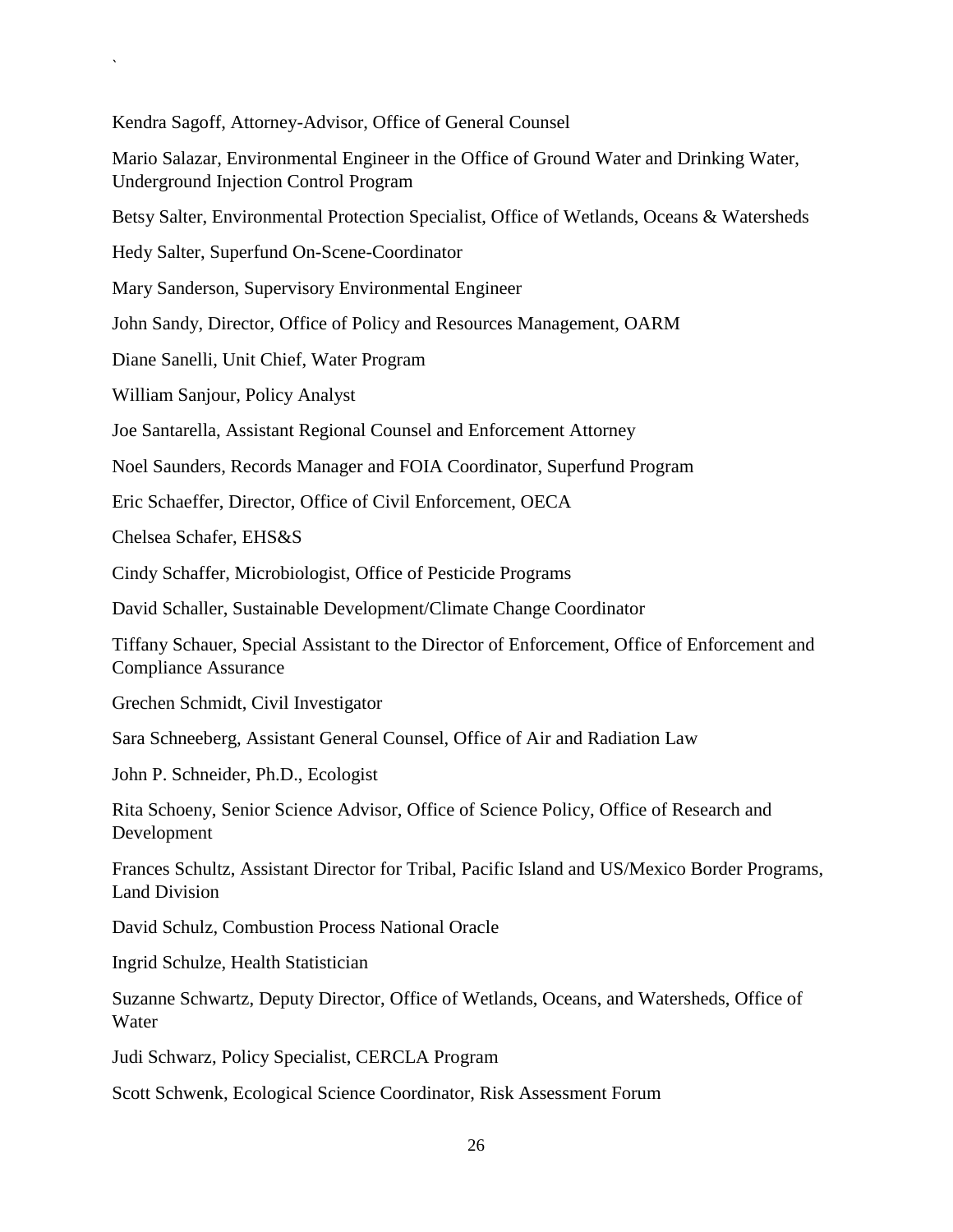Karen Schwinn, Associate Director, Water Division

Jessica Scott, Attorney Advisor, Office of General Counsel

Patricia Scott, Environmental Protection Specialist, EPA Office of Water

Sara J. Segal, Federal Facilities Coordinator

`

Harry Seraydarian, Director, Water Division

Kathy Setian, Superfund Project Manager, Environmental Engineer

Sally Seymour, Regional Public Affairs Director

Steve Shapiro, Environmental Protection Specialist, Office of Chemical Safety and Pollution Prevention; President, American Federation of Government Employees Local 3331

Arthur Shattuck, Office of Waste Programs Enforcement

Mike Shields, Senior Manager, Office of Federal Facilities Enforcement, Office of Enforcement and Compliance Assistance

Audrey V. Shileikis, Watershed Coordinator

Karen Shurr, RCRA State Authorization Technician

James Sickles, Superfund Project Manager

Abraham Siegel, Senior IT specialist

Ellen Siegler, Senior Attorney, Office of General Counsel

Joseph Sierra, Associate Director, Collection Strategies Division, Office of Environmental Information

L. Keith Silva, Industrial Pretreatment Coordinator

John Silvasi, Environmental Engineer, Office of Air and Radiation

Meg Silver, Associate Regional Counsel

Sam Silverman, Deputy Director, Office of Environmental Stewardship

Steven Silverman, Attorney Advisor, Office of General Counsel

Herbert Skovronek, Ph. D., Technical Advisor to the Director, Edison Industrial Research Laboratory

Scott Slesinger, Attorney-Advisor

Benjamin Smith, Associate Director, Toxic Release Inventory Program

Bruce Smith, Project Manager in Water/Sewer Infrastructure

Jeffrey B. Smith, National Expert on Oil & Gas Field Operations, Office of Water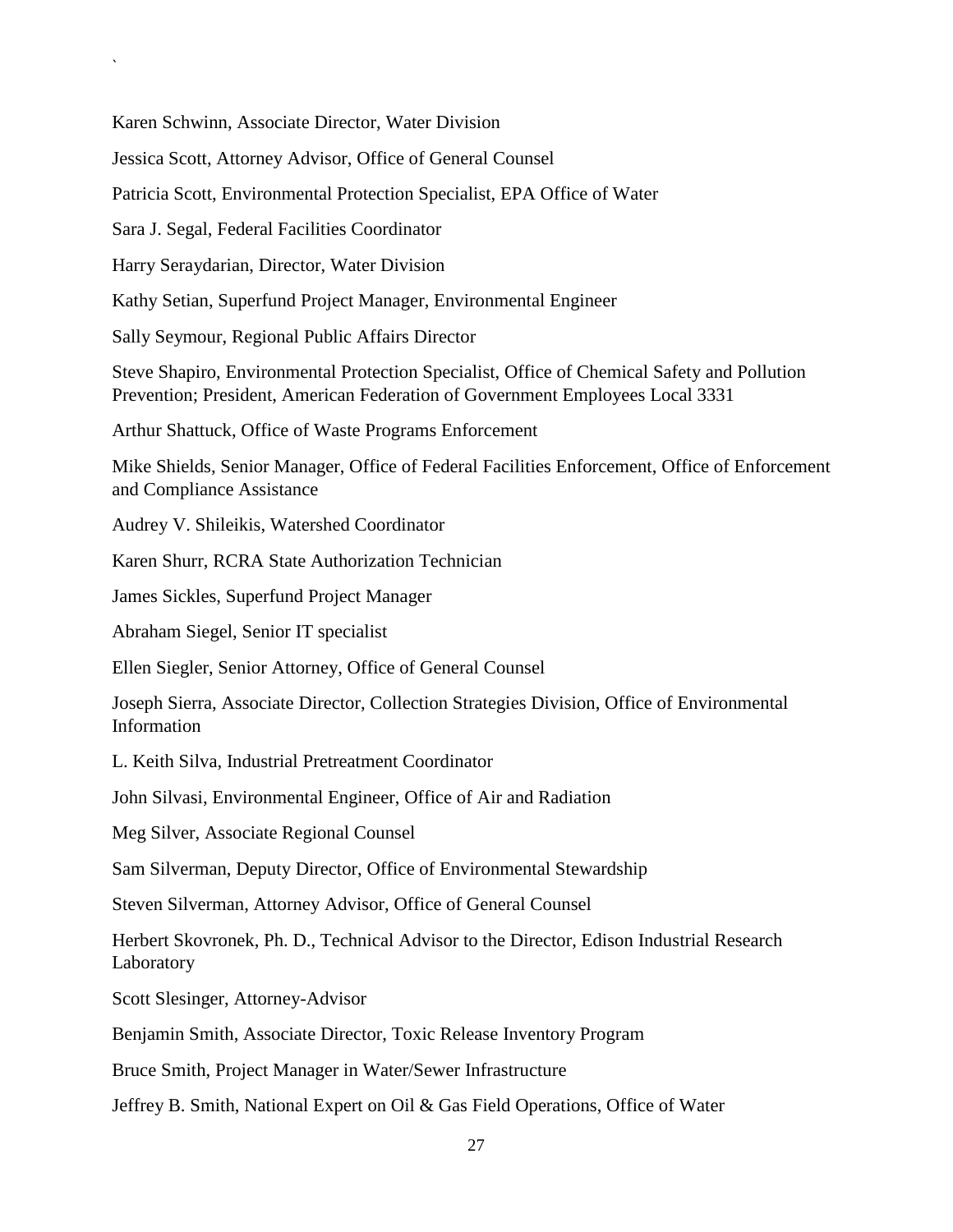Linda Smith, Deputy Director, Office if Environmental Justice

Paula Smith, Director, Office of Communications

Randy Smith, Director, Office of Environmental Cleanup and Office of Water

Timothy J Smith, Environmental Protection Specialist, Office of Air Quality Planning and Standards

Robert Smolski, Chief, Air Branch, Office of Regional Counsel

Randolph Snell, Director of State and Local Relations

Gregory Snyder, Associate Director, Federal Facilities Enforcement Office, Office of Enforcement & Compliance Assurance

Henry Sokolowski, Assistant Director HSCD

Tom Speicher, Regional Counsel

`

Ellen Spitalnik, Attorney Advisor and Special Assistant, Immediate Office of OSWER AA

Ieva Spons, Director, Planning, Resources and Regional Management, Office of Air Quality Planning and Standards, Office of Air and Radiation

Christopher Sproul, Assistant Regional Counsel

Jonah Staller, Associate Regional Counsel

David Standley, Director, Water Division

Elaine Stanley, Director, Office of Information Analysis and Access, OEI

Richard Stapleton, Deputy Director, Web, Office of Public Affairs

James Stearns, Enforcement Attorney

Daniel Steinborn, Senior Grants Management Specialist in the Puget Sound Program

David Stensby, Project Manager, Superfund

Doreen Sterling, Director, Information Exchange and Services Division, Office of Environmental Information

Frederick F. Stiehl, Director, Enforcement Planning, Targeting and Data Management Division, Office of Compliance

Bernard J. Stoll, Jr, OIG Engineering Branch

Paul Stolpman, Director, Office of Atmospheric Programs, Office of Air and Radiation

Michael Strieby, Environmental Scientist

Heather Struck, Attorney Advisor, Office of Water Enforcement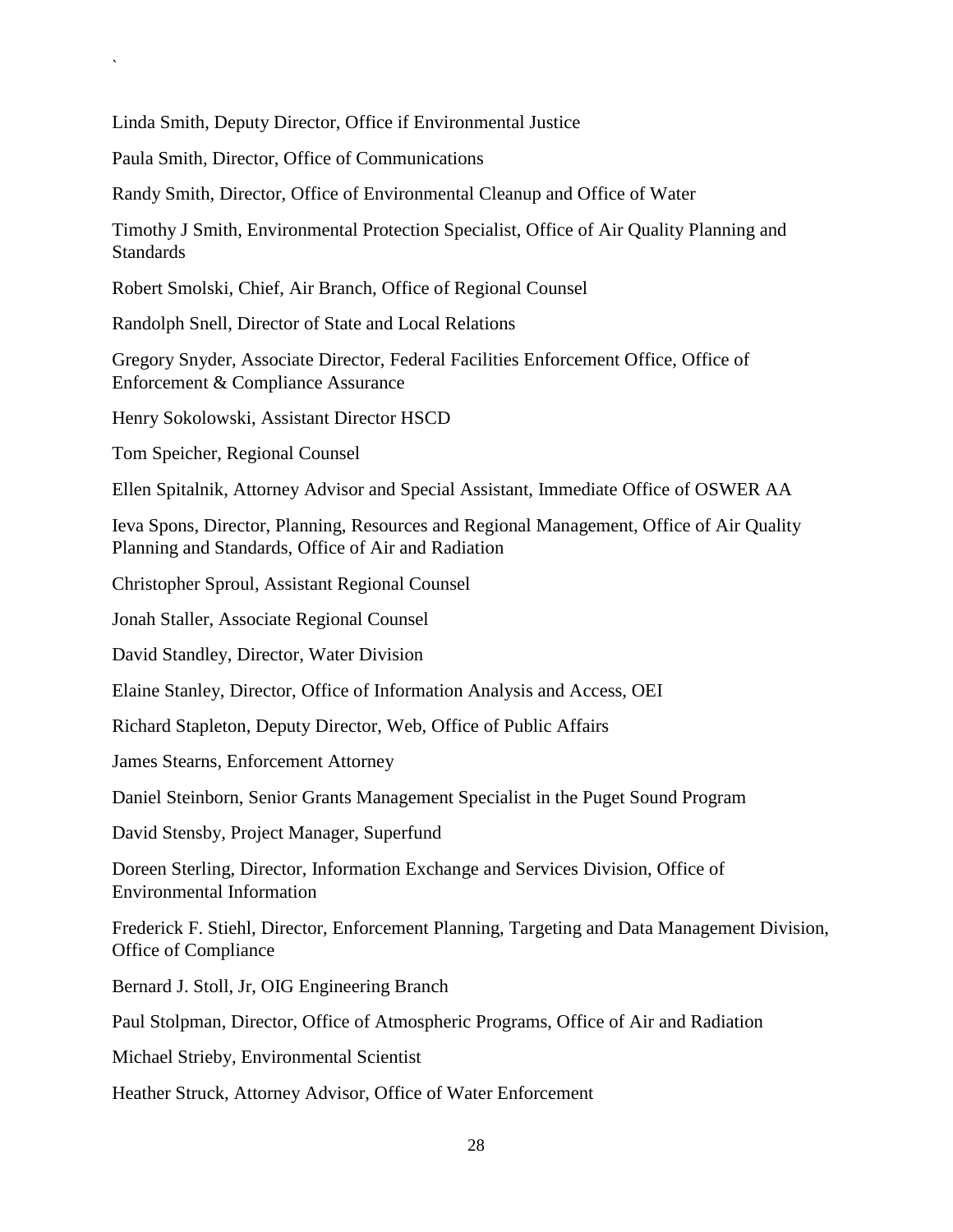Brenda Sumner, Data System Administrator

`

Donna Sutsko, Facilities Specialist/Project Manager, Office of Policy and Management

Wanda Taunton, Deputy Assistant Regional Administrator for Ecosystem Protection and Remediation

June Taylor, Intergovernmental and Public Affairs

Jeffrey Telander, Environmental Engineer

Larry Teller, Management Analyst

Katharine Teter, Senior Enforcement Attorney, Legal Enforcement Division

Jennifer Thatcher, Senior Program Analyst

Bonnie Thie, Office of Water, Division of Wetlands, Oceans and Watersheds, Director of Policy and Communications

Dick Thiel, Branch Chief, Drinking Water

Deborah Thomas, Chief of Compliance Assistance Branch, Office of Compliance

Henry C. Thomas, Assistant to the Director, Office of Air Quality Planning and Standards

Vicki Thomas, Program Manager, GLNPO

Vivian Thomson, Supervisory Environmental Protection Specialist, Office of the Assistant Administrator for Air and Radiation, Office of Policy Analysis and Review

William Thurston, Chief, Drinking Water Office

John Tielsch, Associate Regional Counsel

Gary Timm, Senior Technical Advisor, Office of Science Coordination and Policy

Ida Tolliver, Environmental Education Coordinator

Bella Tonkonogy, Environmental Protection Specialist, Office of Air and Radiation

Steven Torok, EPA Senior Representative Alaska Operations Office

William Towns, Regional Quality Assurance/Technical Support Manager

Anne Treash, Office of Water

Stephen Tuber, Assistant Regional Administrator, Office of Partnerships and Regulatory Assistance

Daniel Tuttle, Economist, Office of Policy Analysis

Linda Tuxen, Environmental Specialist, Office of Research and Development

Marylouise Uhlig, Associate Assistant Administrator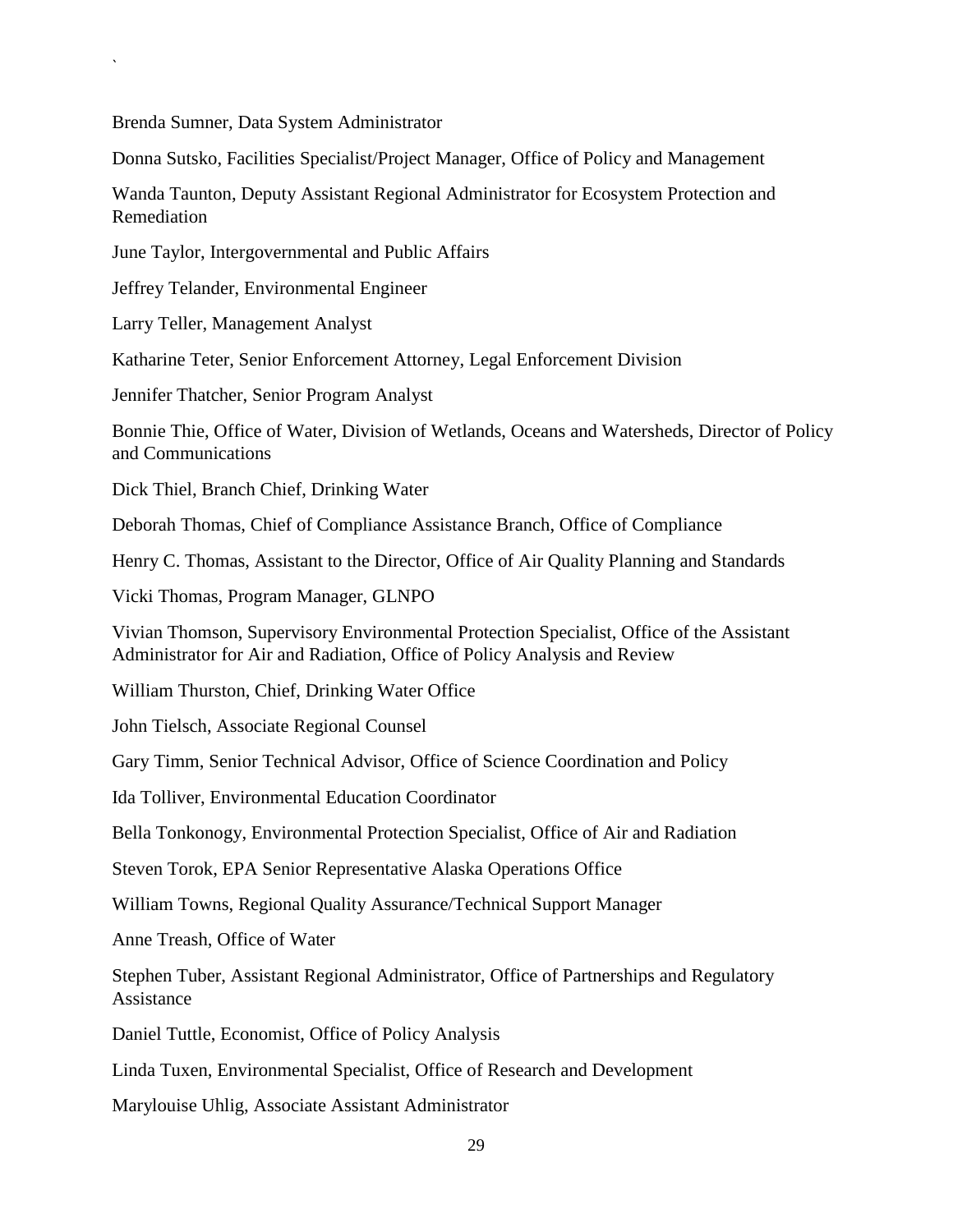Gaylene Vasaturo, Associate Regional Counsel

Kathleen Veit, Associate Director, Air, Waste, and Toxics

JoAnn Velez, Financial Systems Specialist

`

Winona Victery, Senior Science Policy Adviser, Policy and Management Division

Debra Villari, Associate Director; Information Access Division, OEI

Donn Viviani, Director, Climate Policy Division, OPEI

Dale Vodehnal, Remedial Program Manager, Superfund

Susan Vogt Moore, Acting Assistant Administrator/Deputy Assistant Administrator, Office of Pesticides and Toxics

Craig Vogt, Deputy Director, Office of Wetlands, Oceans and Coastal Protection Division

Lauren Volpini, US/Mexico Border Emergency Preparedness Coordinator

Thomas Voltaggio, Deputy Regional Administrator

Evelyn Wachtel, Coordinator, U.S.-Mexico Water and Wastewater Infrastructure Program

Elizabeth Waddell, Environmental Scientist

Barbara Wagner, NEIC Library Director

Michael Walsh, Director, Office of Mobile Source Air Pollution Control

Dave Wann, Office of External Affairs and Office of Pollution Prevention

Micheline Ward, Performance Improvement Consultant

Susan Wayland, Deputy Assistant Administrator, Pesticides & Toxics

Bruce Weddle, Deputy Director, Office of Compliance, Office of Enforcement and Compliance Assurance

Lydia Wegman, Director, Health and Environmental Impacts Division, Office of Air Quality Planning and Standards

Stephen Weil, Chief, Land Disposal Restrictions Branch

Lawrence Weiner, Computer Specialist, Office of Groundwater & Drinking Water

Dov Weitman, Chief, Nonpoint Source Control Branch, Office of Water

Dale Wells, Technical Advisor, Air Program Branch

Lorien Wendt, IT Specialist

Raymond Werner, Chief, Air Programs Branch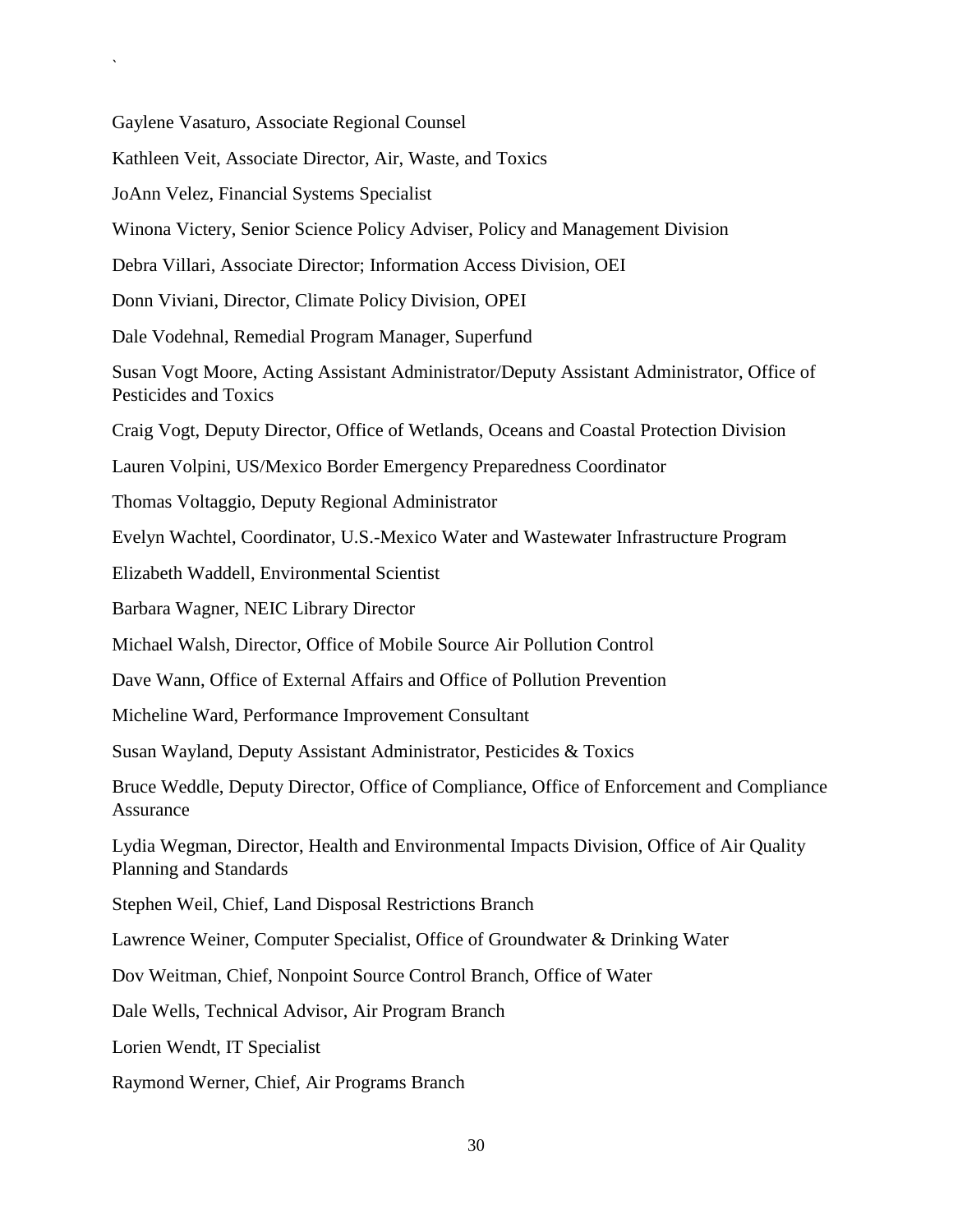Peter Westlin, Environmental Engineer, OAR, OAQPS

William Whelan, Technical Information Manager

`

Charlotte White, Research Peer Review Manager

Kerry Whitford, State Assistance Program Manager, Office of Partnerships and Regulatory Assistance

William D. Wick, Branch Chief, Waste Branch, Office of Regional Counsel

Susan Wickwire, Chief, Energy Supply & Industry Branch, Office of Air and Radiation

Deanna M. Wieman, Deputy Director, Cross Media Division

Betty Wiese, Manager, Office of Enforcement - Air and RCRA Enforcement

Robin Williams, Superfund Budget Coordinator

Robert Willis, Research Physicist

Jennifer Wilson, Environmental Scientist, Office of Ground Water and Drinking Water

John Wilson, Co-lead Climate Ready Estuaries, Office of Wetlands, Oceans and Watersheds, Office of Water

Wes Wilson, Environmental Engineer

Cathy Winer, Attorney, Office of General Counsel

Eugene P Wingert, Remedial Project Manager/Environmental Engineer

John Wise, Deputy Regional Administrator

Neil Wise, Director, Office of Hazardous Waste Enforcement, Office of Regional Counsel

William Wisniewski, Deputy Regional Administrator

Rob Wolcott, Deputy Assistant Administrator for Policy

Martha Wolf, Continuity of Operations Advisor

Anna Wolgast, Deputy General Counsel, Office of General Counsel

Amber Wong, Manager, Office of Water

Judith Wong, Assistant Regional Administrator, Office of Technical and Management Services

Philip Wong, Unit Manager, Office of Compliance and Enforcement

Edward Woo, Chief, information Management Branch

Tracey Woodruff, Senior Scientist, Office of Policy

William Wuerthele, Water Quality Standards Coordinator